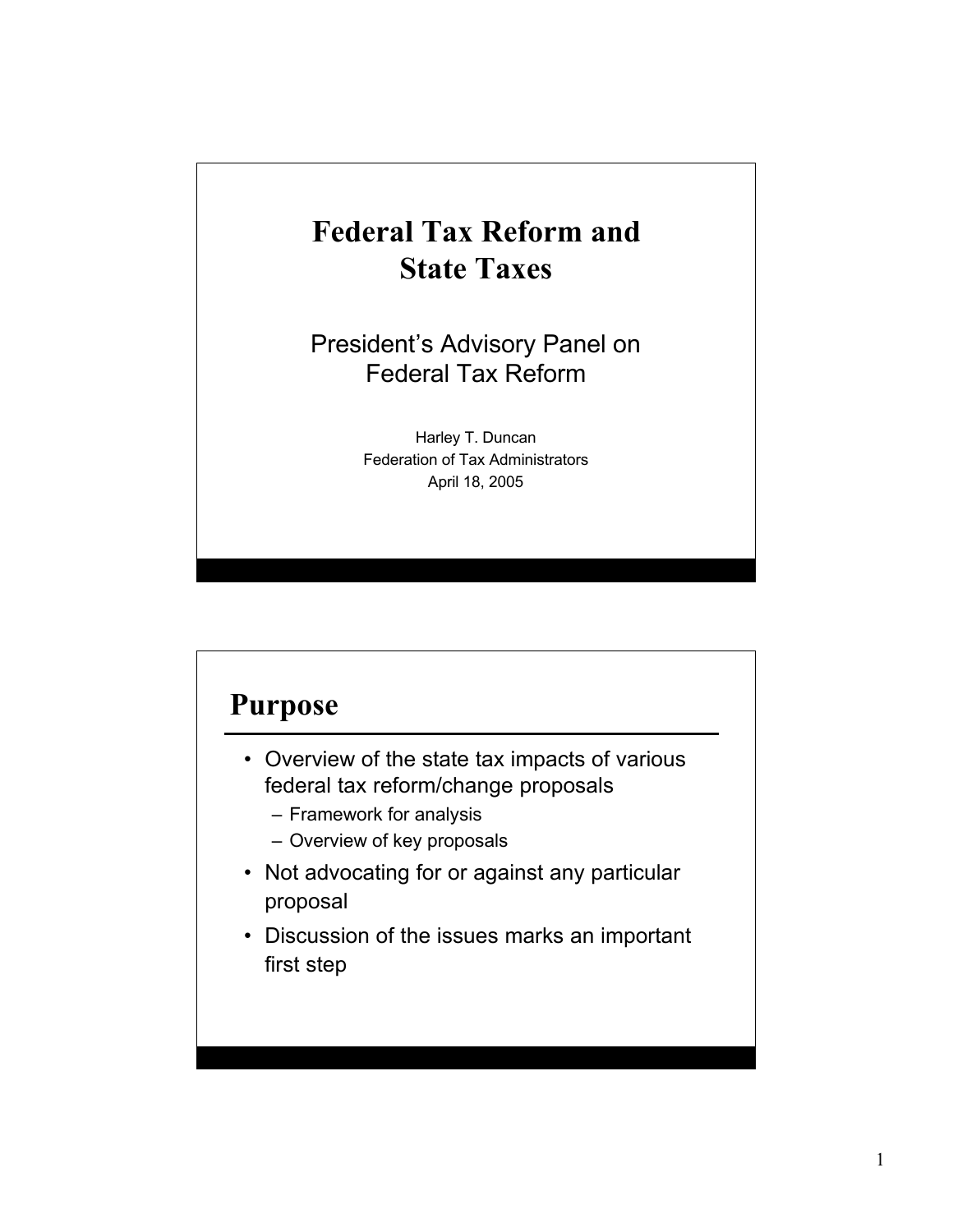# Punchline

- Fundamental reform could substantially alter state tax bases and state tax authority
- Certain proposals also present opportunities for improving state tax structures
- Need for structured dialogue
	- Develop context for dealing with issues
	- Take advantage of opportunities for improvement

# Operating Premise

- State base must necessarily follow federal base
	- Taxpayer compliance and burden
	- Required for reliance on federal compliance systems
	- No 3rd party reporting systems
- With no federal income tax, there can be no state income tax [broad-based]
	- Possibility of wage-based tax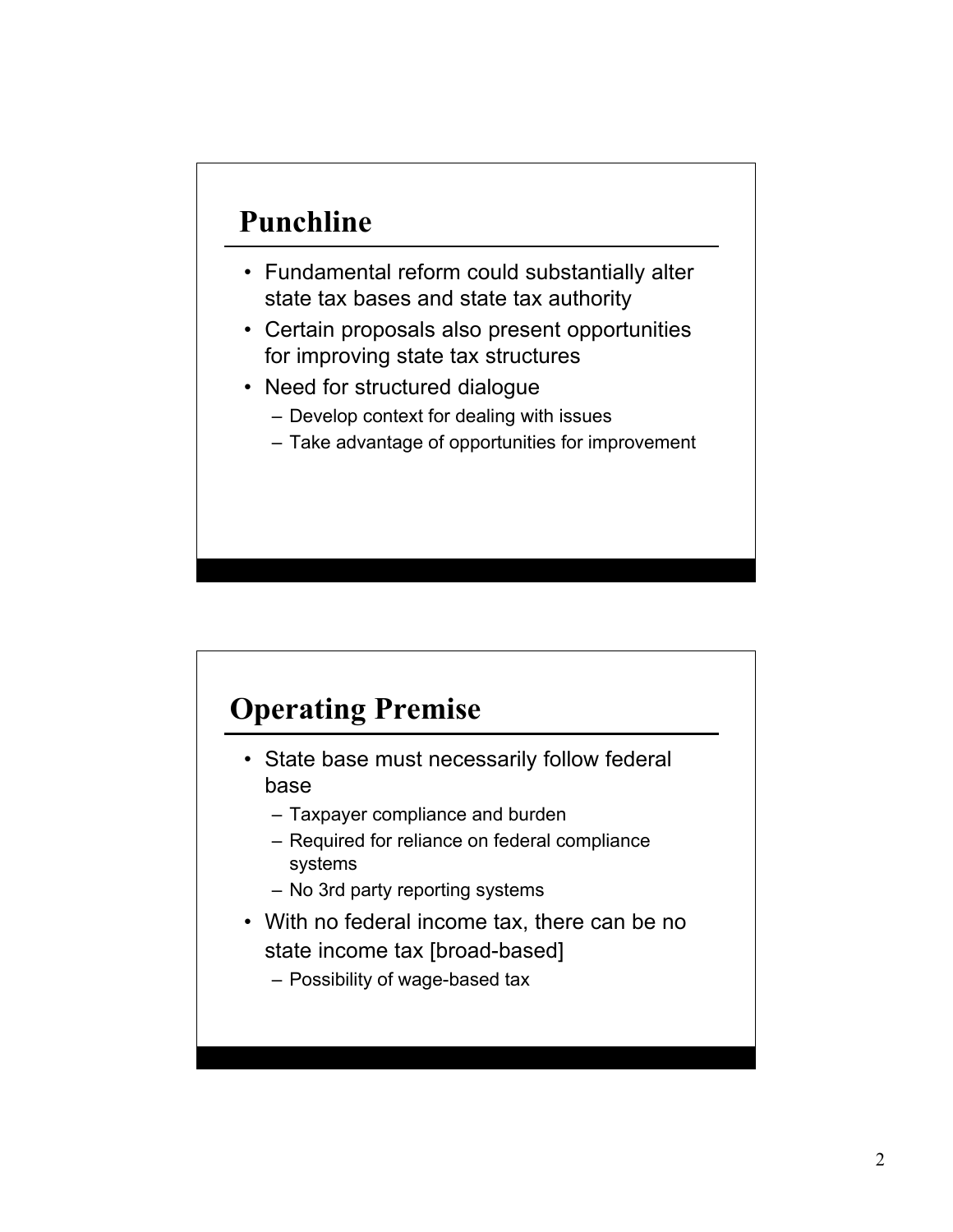### Analytic Framework

- Conformity Impacts
	- What are structural impacts on state tax base?
- "Crowding Out" Impacts
	- To what degree does federal taxation move into traditional state tax base and limit flexibility?
- Sovereignty Impacts
	- What is the effect on tax authority/prerogatives and what range of options does it leave states?
- Opportunity Impacts
	- Does it create avenues for improving state tax structures?

## Reform Options

- Broadened income tax – Broaden base, lower rates
- Consumed income tax
	- Exclude capital income
- National retail sales tax – Retail tax on all goods and services
- Value-added tax
	- Transaction, European style
- "Flat" tax
	- Integrated personal/business income tax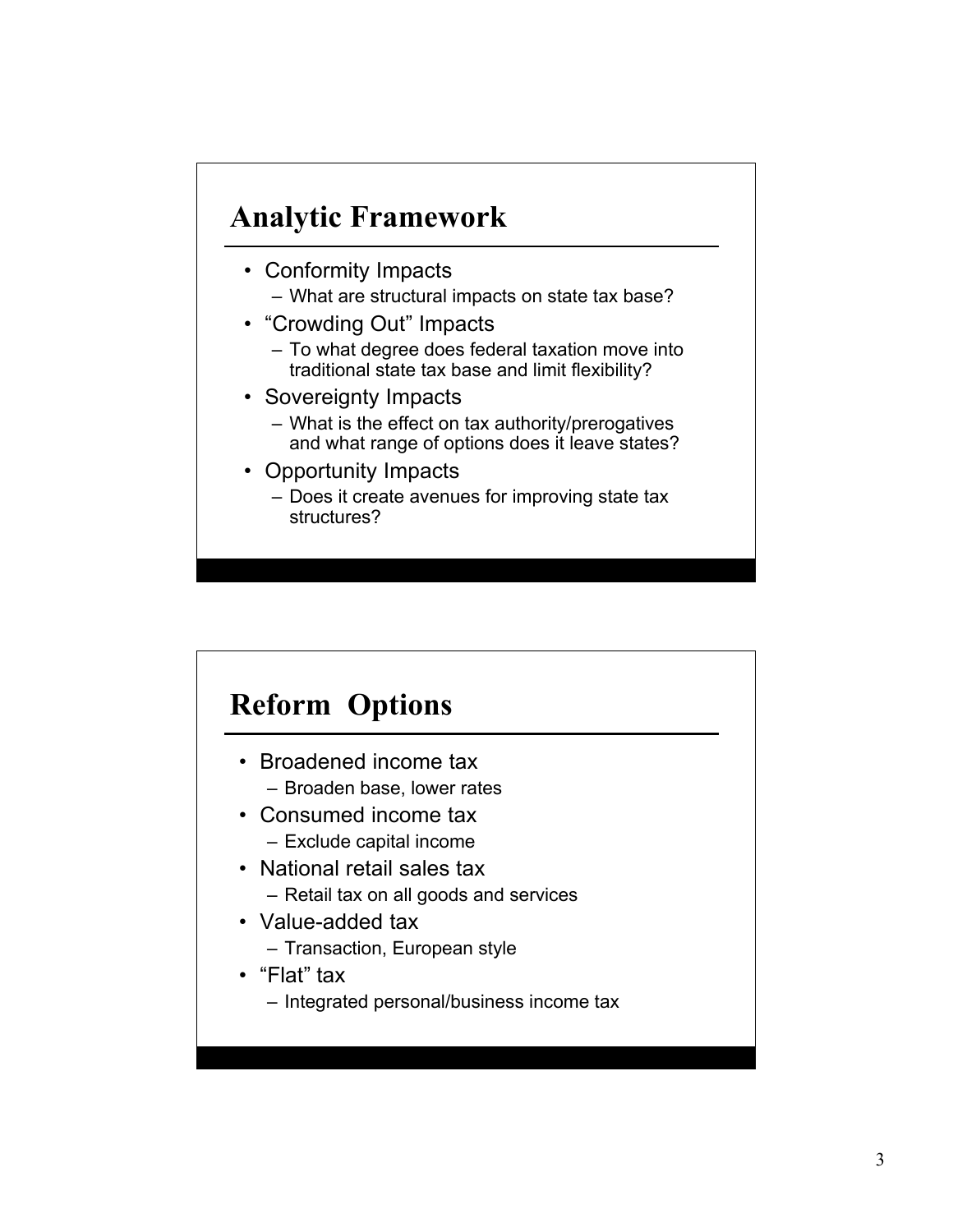## Reform Current Income Tax

- Conformity
	- Broadening of the base is likely
- Crowding
	- Standing alone would be neutral [See caveat.]
- Sovereignty
	- Broader base retains or increases state options for rate reductions and comprehensive income base
- Opportunities
	- Base broadening would improve horizontal equity and affect compliance positively

### Caveat : State/Local Deduction

- Repeal of deduction has crowding out effect
	- Increases "price" of state and local government
	- Impact is more severe if it is only deduction repealed since relative "price" of other services are not affected
- Some offset with AMT reform
	- One of primary determinants of AMT liability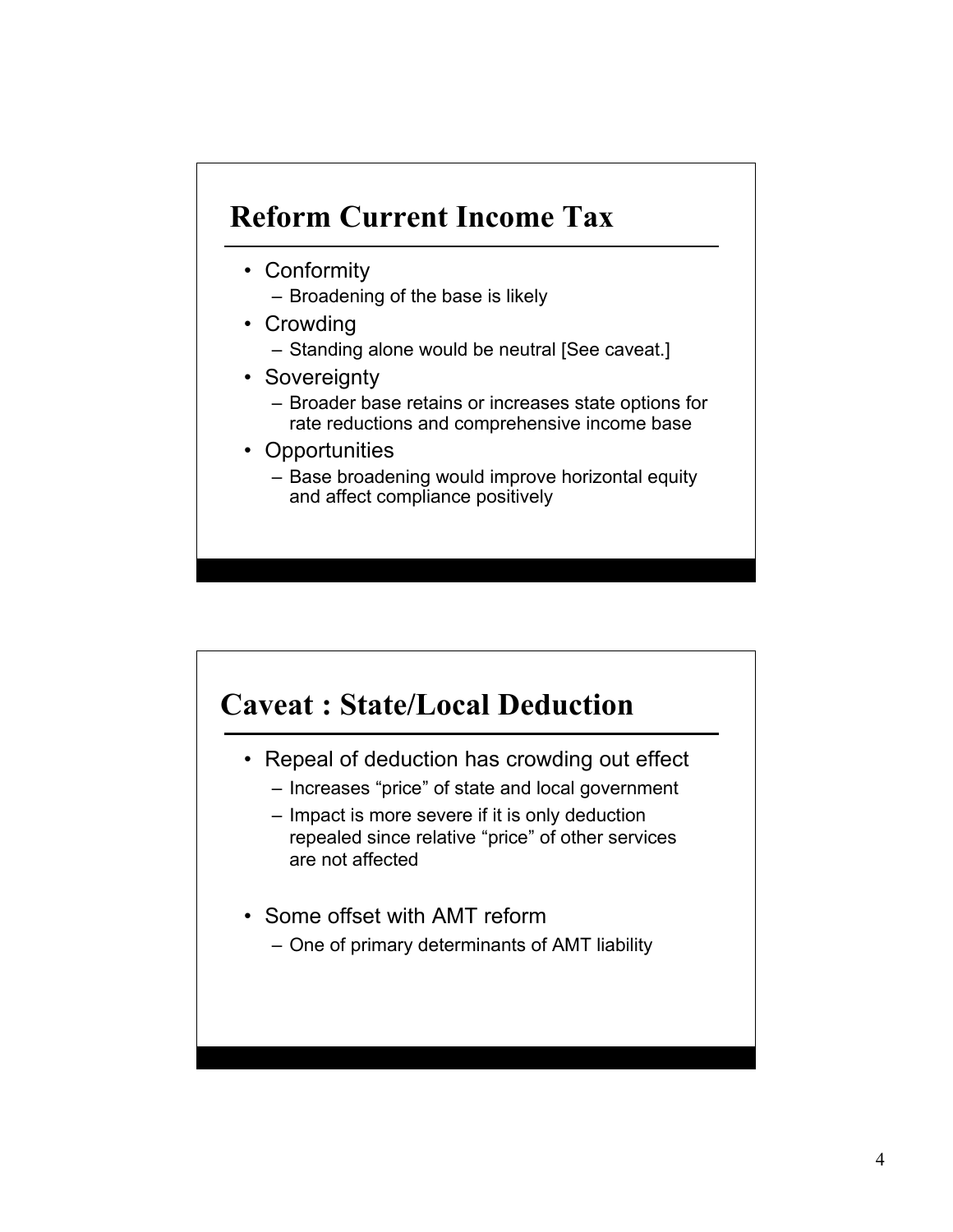### National Sales Tax and VAT

- Conformity
	- Opportunities for improvement/coordination are maximized with conformity
	- Differing federal/state bases (and type of tax) would be complex for businesses
- Crowding
	- Would move federal government into traditional state/local area
	- Question is one of degree

# NST and VAT [Cont.]

- Sovereignty
	- Design must accommodate state/local rate flexibility
	- Requires recognition that base is being shared
- Opportunities
	- Improved consumption tax -- services, business inputs and interstate sales
	- Issues of rates, compliance, coordinated administration require examination
	- If the federal income tax is replaced (and states are required to abandon income taxes), the combined federal and state revenue-neutral rate would need to be at least 50 percent higher than the federal revenue-neutral rate to replace state and local income and sales taxes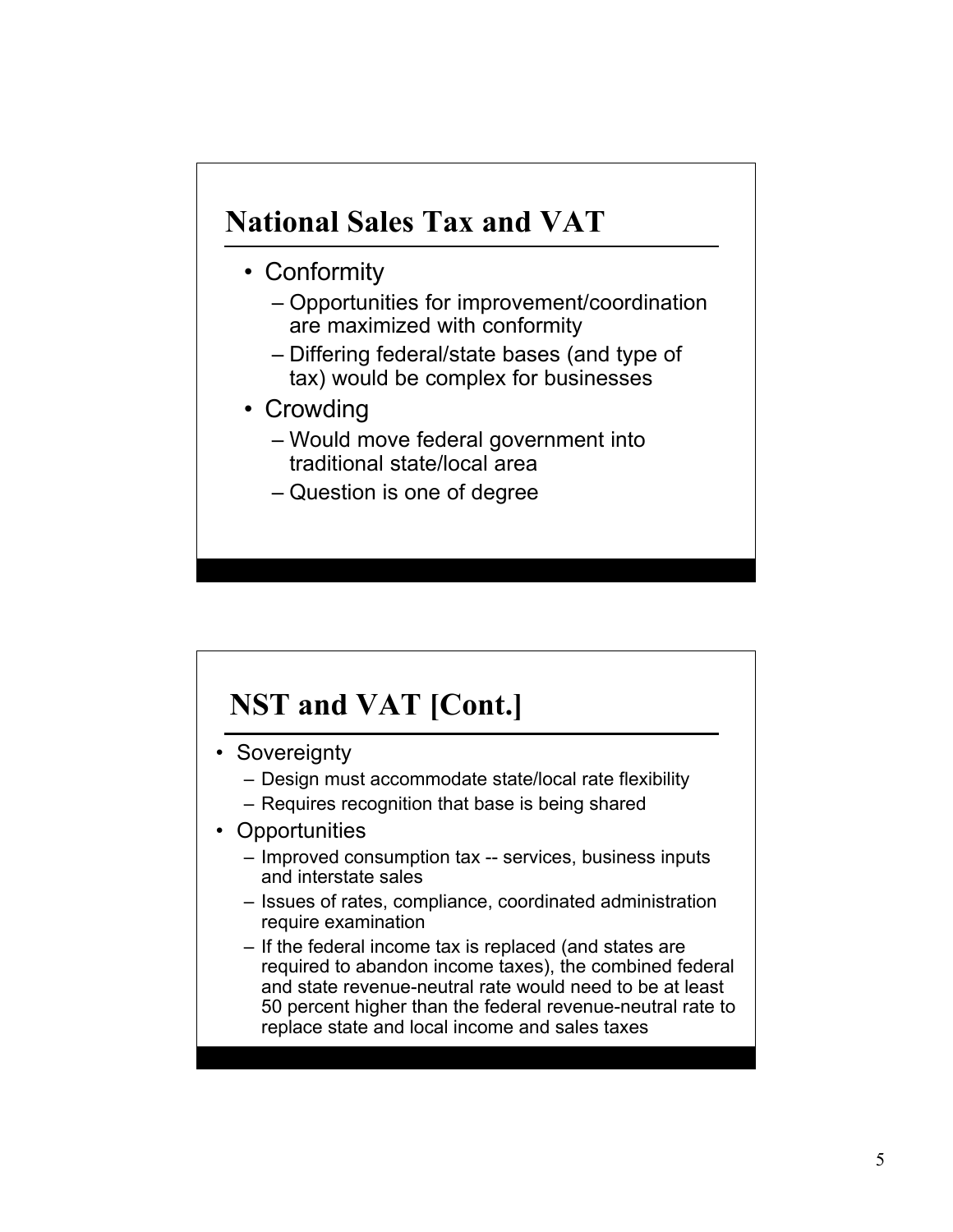# Consumed Income Tax

- Conformity
	- Narrowing of base; decoupling,if possible, dependent on type of federal change and information reporting systems
	- Constrains choices and complicates administration
- Crowding
	- Shifts federal taxation to traditional state base, albeit not as directly as an RST or VAT
- Sovereignty
	- Effectively precludes comprehensive income tax if reporting/compliance system is eliminated
- **Opportunities** 
	- From intergovernmental perspective, improvements are minimal

## Flat Income Tax

- Conformity
	- Some potential broadening of base even with integration
- Crowding
	- Neutral relative to current system
- Sovereignty
	- State ability to retain current approach is dependent on information reporting system
- Opportunities
	- Some base broadening
	- Improved business tax base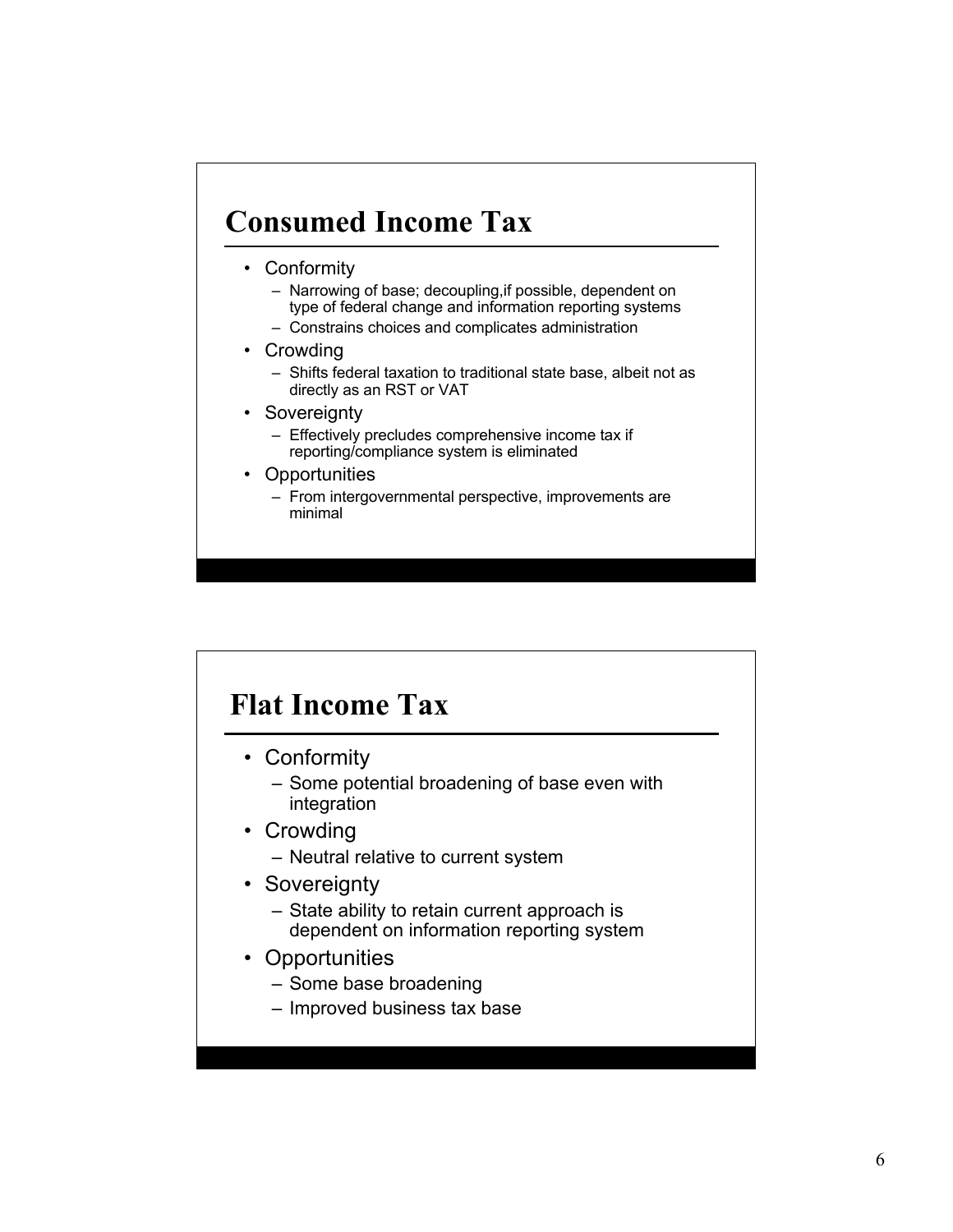# Conclusion

- Federal changes likely to occasion similar state-level changes
- Certain reforms pose difficult conformity issues, but offer opportunity to improve tax systems as well
- Repeal of state and local deductibility raises fiscal federalism issues
- Eliminating federal income tax is problematic
- Need a structured dialogue to assess impacts and maximize opportunities for improvement

| Appendix: Summary Evaluation of Federal Reform Proposals |                                                                                                                                   |                                                                                                                                                                                                     |                                                                                                                                                                                                              |                                                                                                                                                                                    |  |  |  |
|----------------------------------------------------------|-----------------------------------------------------------------------------------------------------------------------------------|-----------------------------------------------------------------------------------------------------------------------------------------------------------------------------------------------------|--------------------------------------------------------------------------------------------------------------------------------------------------------------------------------------------------------------|------------------------------------------------------------------------------------------------------------------------------------------------------------------------------------|--|--|--|
|                                                          | Reform Income Tax                                                                                                                 | RST or VAT                                                                                                                                                                                          | Consumed Income Tax                                                                                                                                                                                          | Flat (Integrated) Tax                                                                                                                                                              |  |  |  |
| Conformity                                               | Broader base creates rate<br>flexibility<br>Reduced preferences<br>improve compliance                                             | Significant taxpayer burden unless<br>state conforms to federal<br>Conformity improves compliance and<br>creates opportunities for<br>improvement<br>VAT, as new tax, creates greater<br>challenges | Narrowing of income tax<br>base compared to current<br>State options to decouple<br>constrained dependent on<br>type of federal change and<br>reporting systems<br>Decoupling adds<br>complexity and reduces | Some potential broadening<br>of base is possible even<br>with integration<br>Pressure to conform, but<br>options would exist with<br>retention of information<br>reporting systems |  |  |  |
| Crowding                                                 | By itself has neutral impact<br>Repealing state/local tax<br>deduction increases "price"<br>of services and constrains<br>options | Shifts some portion of federal<br>financing to traditional state tax<br>base<br>Question of degree dependent on<br>retention (or not) of income tax                                                 | SAINB <sup>li</sup> BSE al financing to<br>base used by state<br>Less direct than with RST<br>or VAT                                                                                                         | Neutral relative to the<br>current system                                                                                                                                          |  |  |  |
| Sovereignty                                              | Broader base improves<br>state flexibility<br>Repeal of state/local tax<br>deduction reduces<br>flexibility                       | State control of base is likely<br>diminished<br>Design must accommodate rate<br>flexibility<br>Need recognition that tax base is<br>being shared<br>Repeal of income tax would                     | Ability to retain<br>comprehensive state<br>income tax is dependent<br>on information reporting<br>State choices likely<br>restricted                                                                        | Retention of<br>comprehensive income tax<br>base is dependent on<br>information reporting<br>systems<br>State choices potentially<br>constrained                                   |  |  |  |
| Opportuniti<br>es.                                       | Broader base improves<br>horizontal equity<br>Reduced preferences<br>improves compliance                                          | <b>COUNTRIDESPECTS MIRPS IN</b><br>administration of state consumption<br>taxes<br>Improvements maximized if state<br>base conforms to federal                                                      | From intergovernmental<br>perspective, improvements<br>are minimal                                                                                                                                           | Potential for broader base<br>with fewer preferences<br>Potentially improved<br>business income tax base<br>Compliance improvements<br>and burden reduction<br>possible            |  |  |  |
| SOURCE: Federation of Tax Administrators                 |                                                                                                                                   |                                                                                                                                                                                                     |                                                                                                                                                                                                              |                                                                                                                                                                                    |  |  |  |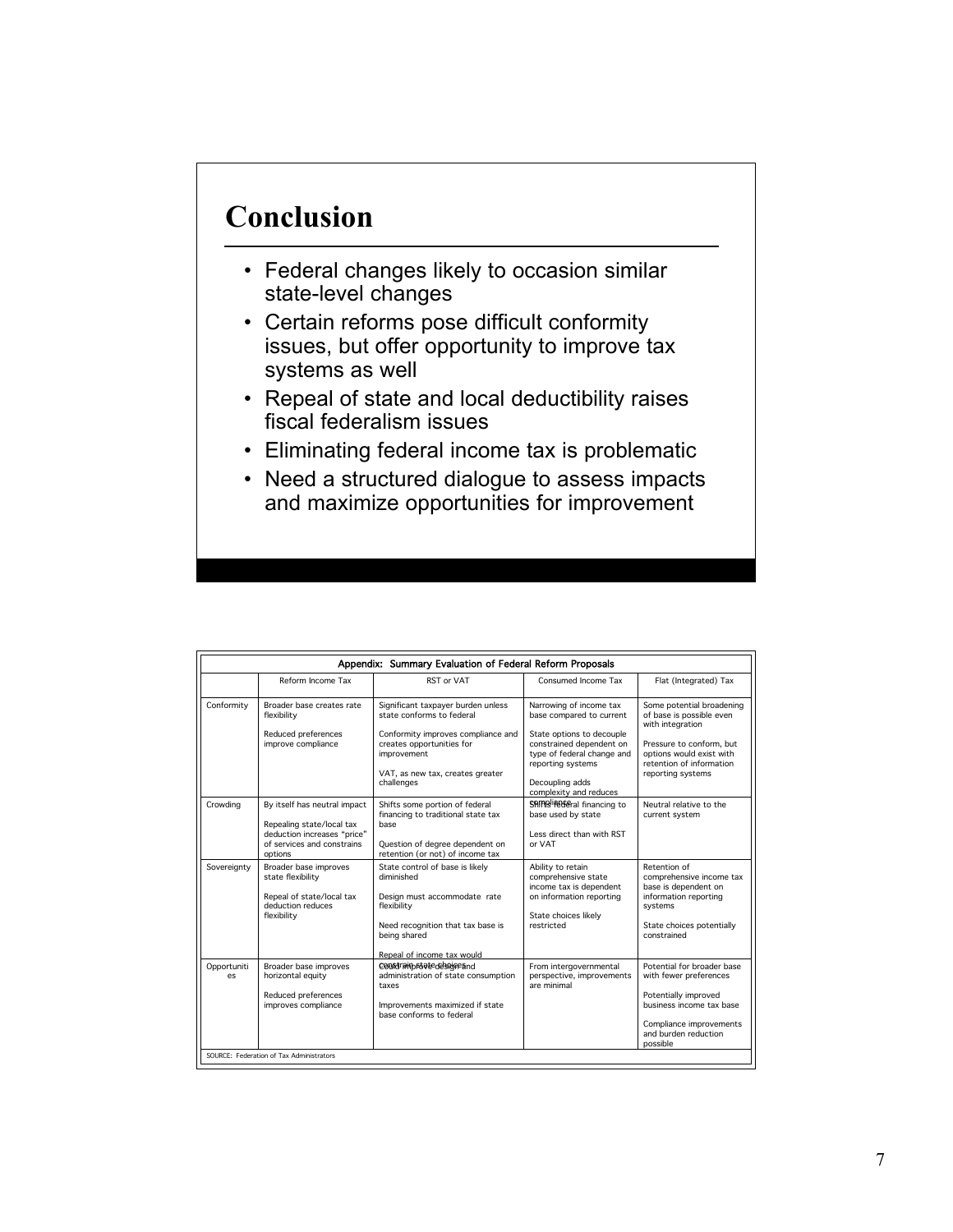## Relationships Between Federal and State Income Taxes

Submitted to

### President's Advisory Panel on Federal Tax Reform

April 2005



Harley T. Duncan Federation of Tax Administrators 444 North Capitol St., NW, #348 Washington, D.C. 20001 Ph. 202/624-5891 harley.duncan@taxadmin.org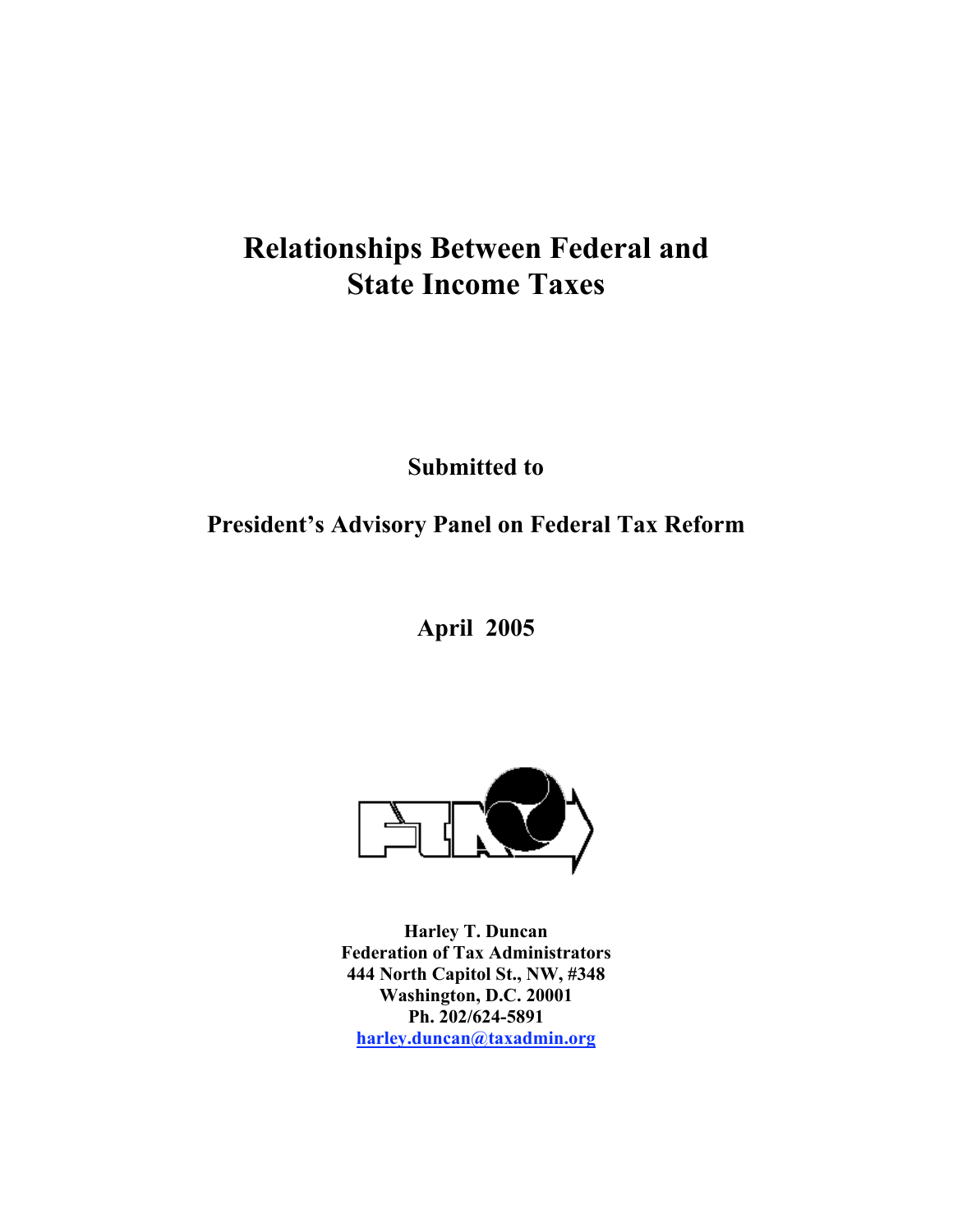### Relationships Between Federal and State Income Taxes

#### Harley T. Duncan Federation of Tax Administrators April 2005

#### 1. Purpose

1.1. The purpose of this outline is to explain the nature of the relationships that exist between state and federal income taxes at both the individual and corporation level. It looks at the structural relationships as well as the administrative connections between the state and federal systems. It also examines the rationale supporting "conformity" between the two systems and the consequences of non-conformity for taxpayers and for states.

#### 2. Prevalence of Personal and Corporation Income Taxes

- 2.1. Forty-one states and D.C. impose a broad-based personal income tax. In addition, New Hampshire and Tennessee impose a tax on income from interest and dividends only. Those states not imposing a personal income tax include Alaska, Florida, Nevada, South Dakota, Texas, Washington, and Wyoming.
- 2.2. Forty-six states and D.C. impose a tax at the corporate or business entity level that uses net income as at least part of the base. Those states that do not have such a tax include Nevada, South Dakota, Washington and Wyoming.
- 2.3. In 2003, state personal income tax collections totaled about \$182 billion or roughly onethird of total state tax collections of \$549 billion. Corporation income tax collections amounted to just over 5 percent of the total or \$28.4 billion. For comparison purposes, federal income taxes in FY 2003 were \$793.7 billion at the individual level and \$131.8 billion at the corporate level.<sup>1</sup>
- 2.4. Unlike the sales and use tax, local governments do not make extensive use of the income tax. Local income taxes are generally limited to Pennsylvania, Ohio, Indiana, and Kentucky and selected larger cities in certain states like New York and Missouri. Most local income taxes are imposed primarily on wage income.

#### 3. Structural Relationships

 $\overline{a}$ 

3.1. State income taxes, for both individuals and corporations, are heavily reliant on the structure of the federal income tax, and to a large degree, conform to many features of the federal tax base such as definitions of items of income and deduction as well as the treatment of various types of transactions.

<sup>&</sup>lt;sup>1</sup> Data from U.S. Bureau of the Census and U.S. Treasury Department Monthly Treasury Statement.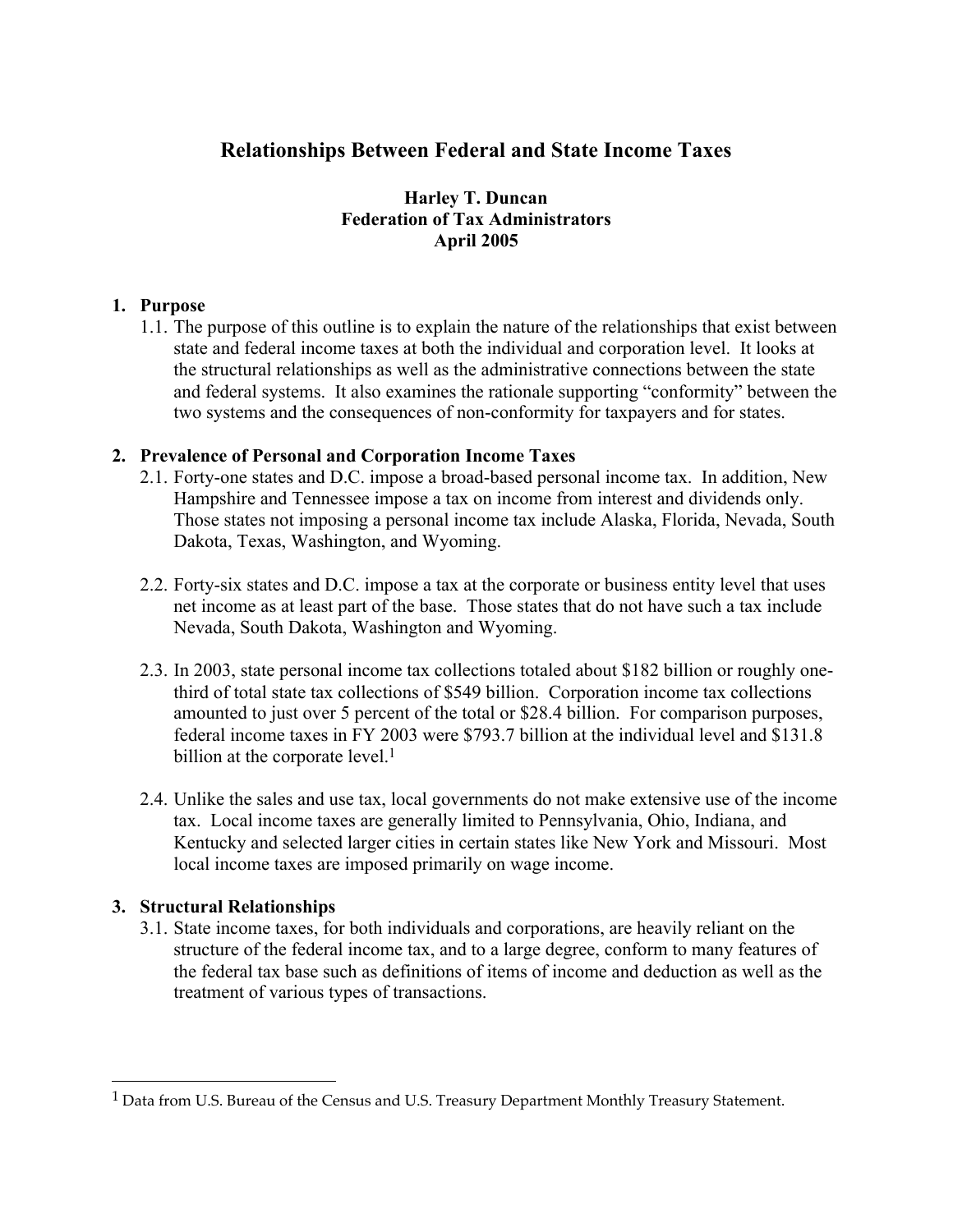$\overline{a}$ 

- 3.2. Individual Income Taxes. Thirty-seven of the 42 states<sup>2</sup> with a broad-based individual income tax conform to the federal tax base in some fashion in that they base the calculation of state tax on a federal "starting point," meaning that the first entry on the state return is a computed federal number to which various "addition and subtraction modifications<sup>3"</sup> are made.
	- 3.2.1.As shown in Table I, 27 states use federal adjusted gross income (AGI) as the state starting point, and 10 states begin the state calculation with federal taxable income. In the five states that do not use a federal starting point – Alabama, Arkansas, Mississippi, New Jersey and Pennsylvania – the various items of income used to develop the state base are commonly defined with reference to the Internal Revenue Code.<sup>4</sup>
	- 3.2.2. Most states also base state deductions on the federal tax. Of the 34 states that allow itemized deductions, computation of state deductions generally follows federal law. The most common modification is to "add back" or eliminate the deduction for state income taxes paid.<sup>5</sup>
	- 3.2.3. Conformity to the federal tax is prevalent in other areas as well. For example, all but three states (New Jersey, Massachusetts and Pennsylvania) generally follow federal treatment of Individual Retirement Arrangements.6
	- 3.2.4. Unless a state uses federal taxable income as a starting point, it usually sets it own standard deduction and personal exemption amounts. [See Table II.] These are generally lower than the comparable federal provisions, given the lower personal income tax rates.
	- 3.2.5. In short, then, the computation of state individual income taxes generally proceeds in this fashion:

<sup>2</sup> The District of Columbia is treated as a state for purposes of this analysis since its personal and corporate income taxes operate identical to those of a state government.

 $3$  The modifications are designed to do three things: (a) subtract items in the federal base that the state cannot constitutionally tax (e.g. interest on federal obligations); (b) add items to the state base that the federal government is constitutionally prohibited from taxing (e.g., interest on state/local obligations); and (c) providing special treatment of certain types of income as the state may choose.

<sup>&</sup>lt;sup>4</sup> As recently as 2001, North Dakota, Rhode Island and Vermont computed the state income tax as a percentage of the federal tax. The prospect of annual reductions in federal liability that were beyond their control and the magnitude of which was not certain caused each of the states change their tax to one based on taxable income or AGI. This allowed them to establish their own rate structure and stabilize their revenue stream.

<sup>5</sup> In several states such as Illinois, Indiana, Michigan, New Jersey and Pennsylvania, the personal income tax is essentially a flat tax in which itemized deductions are not allowed. The only deductions from the base are generally a personal exemption allowance and possibly a standard deduction. For further discussion, see "Individual Income Tax Provisions in the States," Information Paper No. 4, Wisconsin Legislative Fiscal Bureau, January 2001.

<sup>6</sup> David Baer, "State Taxation of Social Security and Pensions in 2000," Issue Brief No. 55, AARP Public Policy Institute, Washington, D.C., 2001.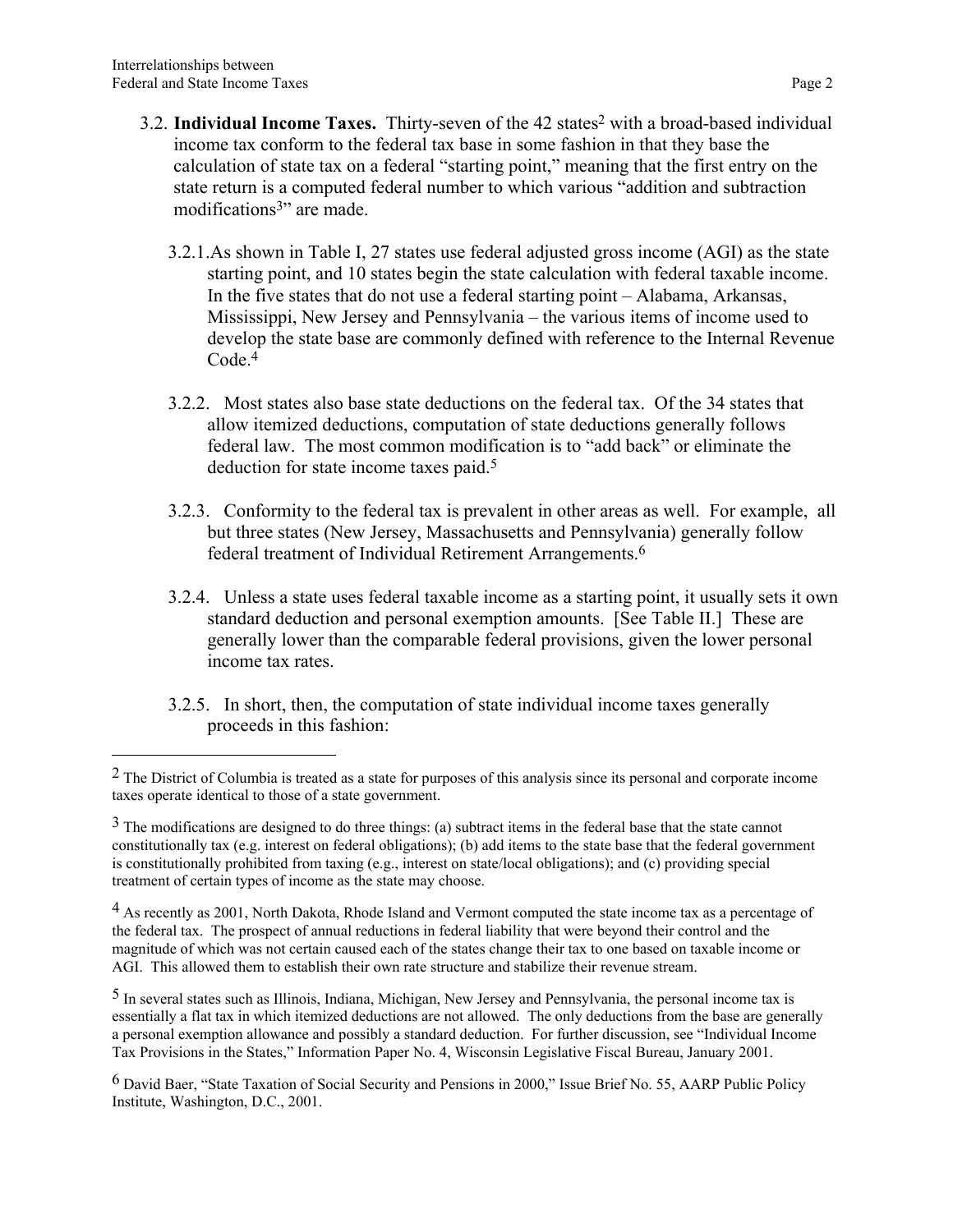$\overline{a}$ 

Federal Tax Base Plus or Minus: State modifications Minus: State personal exemptions Minus: State standard deduction or itemized deductions (based on federal) Equals: State taxable income

Multiplied by: State Tax Rates Equals: Tentative State Tax Liability

Minus: State Tax Credits Equals: Final State Liability

- 3.2.6. Federal tax base plus/minus state modifications less state personal exemptions less state standard deduction or state itemized deductions (based on federal itemized deductions) yielding state taxable income that is then run through state income tax rate brackets.
- 3.3. Corporation Income Taxes. There is also a substantial degree of conformity between state corporation income taxes and the federal corporate income tax, albeit the degree of similarity has declined in recent years as many states have refrained from adopting certain recent federal tax law changes. [See below.]
	- 3.3.1.Of the 46 states that levy a tax based on corporate income, all of them effectively use federal taxable income as the starting point for state tax computations.7 This conformity to federal taxable income may be by statutory adoption of the Internal Revenue Code provisions by reference, identification of federal taxable income as the state starting point, or a presumption that beginning with federal taxable income reflects entire net income for tax purposes (New Jersey.)8
	- 3.3.2.As with the personal income tax, certain modifications are made to federal taxable income in order to arrive at state taxable income. Generally, the corporate modifications are driven by constitutional considerations or areas of nonconformity with federal law.<sup>9</sup>
- 3.4. Types of Conformity. State conformity with the federal tax code can be broken into two categories – rolling conformity and fixed-date conformity.

<sup>7</sup> About 60 percent of the states start with Line 28 of Form 1120 (taxable income before net operating losses), and the remainder start with Line 30 which includes net operating losses.

<sup>8</sup> Compiled from information available through Commerce Clearing House, Inc. Available upon request.

<sup>9</sup> Taxpayers would also modify their taxable income to deal with a category of income called "nonbusiness income," but the issue of non-business income is not relevant to this discussion.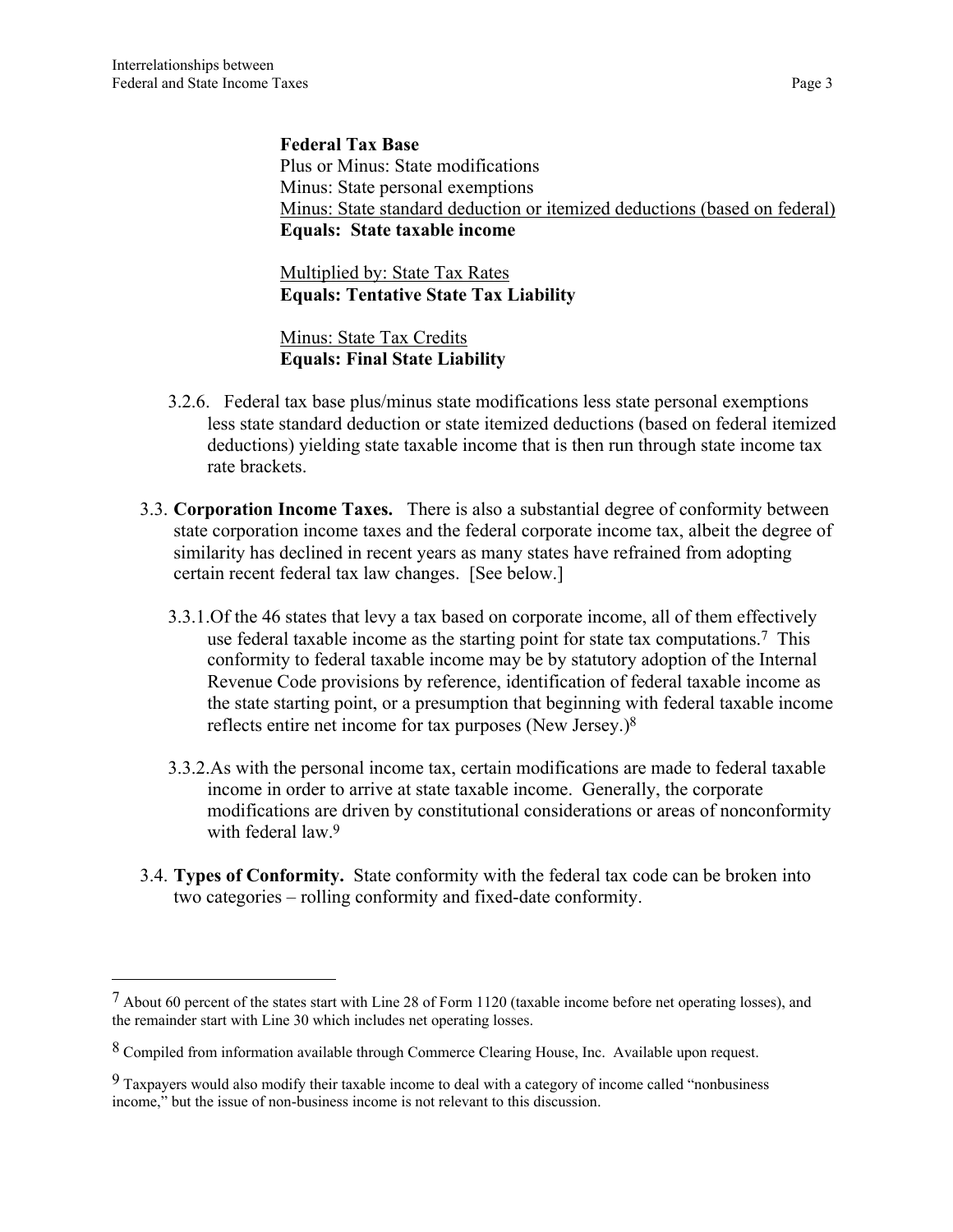- 3.4.1. Under rolling conformity, stat law is written such that the state code is tied to the federal code on an automatic or current law basis, and additional state legislative action is not necessary to incorporate new enactments at the federal level. Instead, a state enactment would be necessary to not incorporate federal changes at the state level.
- 3.4.2. Under fixed date conformity, state law is tied to the federal code as of a particular date. State legislation is necessary to incorporate new federal provisions when enacted. States with this type of conformity commonly consider legislation updating their code references annually.
- 3.4.3. As shown in Table I, twenty states have a rolling conformity date for personal income taxes (designated as having "Current" conformity in the table.) Seventeen states have fixed-date conformity, and five states do not incorporate a federal starting point that is tied to the federal code for individual income tax purposes.
- 3.4.4. At the corporate level, 20 states use fixed date conformity, and 26 incorporate some form of rolling or automatic conformity into the state tax law.
- 3.5. Recent Federal Changes. Since 2001, Congress has enacted several tax law changes that have reduced the degree of conformity, particularly on the corporation income tax side. The most important of the federal changes were the bonus depreciation provisions enacted in 2002 as part of the Job Creation and Worker Assistance Act and extended and expanded in the Jobs and Growth Tax Relief Reconciliation Act in 2003.10
	- 3.5.1. The effect of these Acts was to reduce the tax base (corporate base in particular), since the deduction for depreciation (increased under these bills) is taken prior to the computation of taxable income. Moreover, the change occurred at a time when states were experiencing serious fiscal difficulties due to a recession and what is commonly called the "burst of the Internet bubble."11 The choice presented to states was to conform to the federal base or to protect their revenue base by not conforming to the bonus depreciation provisions. Protection of the revenue base was determined by most states to be paramount, given the balanced budget requirements facing them.
	- 3.5.2. Prior to the enactment of bonus depreciation, all but two states conformed to federal depreciation allowances. Only 12 states maintained their conformity after the bonus depreciation provisions. Twenty-nine states chose not to conform to either the 2002 or the 2003 Acts, and four states conformed to one, but not the

 <sup>10</sup> Public Law 107-147 and P.L. 108-27, respectively.

<sup>&</sup>lt;sup>11</sup> From the  $2^{nd}$  quarter of 2002 through the  $2^{nd}$  quarter of 20003, total state tax receipts were about 6 percent below the prior year. Research of data back to World War II did not yield another 12-month period in which tax receipts fell below the prior year.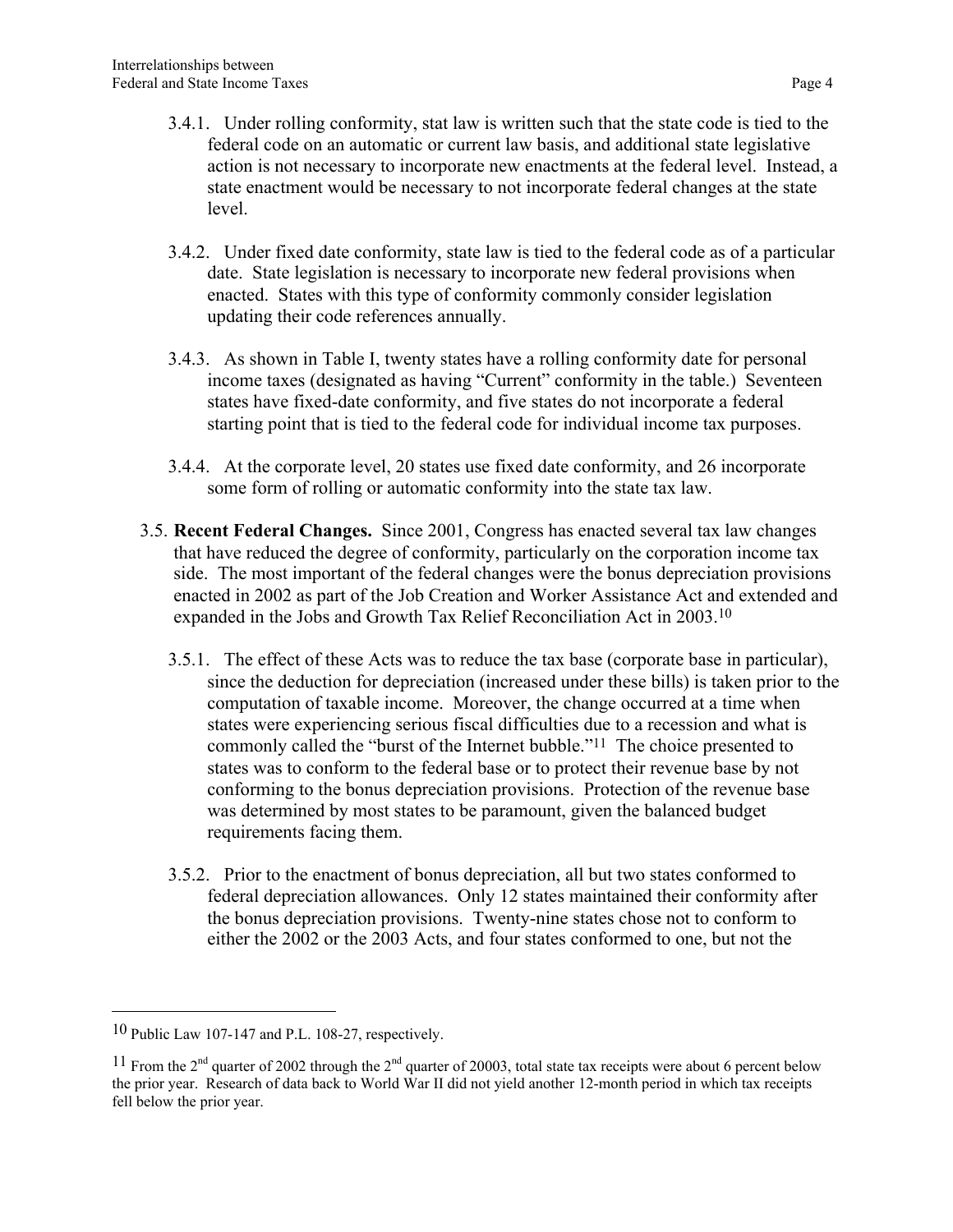other.12 In short, we went from nearly total conformity to one in which two-thirds of the states deviate from federal rules.

- 3.5.3. There has been a similar, but not as large, movement to decouple from other recent changes affecting the federal, and consequently, state tax base. Twelve states have chosen to not to conform to the expansion of the Section 179 expensing provisions available to small businesses.13 While states are still making their choices, it seems that at least 1/2 of the states are likely to not conform to the recently enacted Sec. 199 deduction for Qualified Production Activity Income.14
- 3.5.4. The tax law changes at the individual level, particularly the Economic Growth and Tax Relief Reconciliation Act of 2001, have not had as profound an effect since the bulk of the federal revenue impacts were associated with the marginal tax rate reductions and the child tax credit, neither of which have an impact on states from a conformity standpoint.
- 3.5.5. The congressional passage of the 2001, 2002 and 2003 tax bills demonstrates a strong natural tension in federal-state conformity relationships. The federal government often uses tax cuts (particularly depreciation changes) to combat economic slowdowns and promote investment. States are forced to consider not conforming to such changes because of revenue and balanced budget considerations.

#### 4. Compliance Relationships

 $\overline{a}$ 

- 4.1. States also rely extensively on the Internal Revenue Service and its activities as a part of and a complement to their enforcement and compliance programs.15
- 4.2. With respect to the corporation income tax, states are extremely reliant on federal determinations of taxable income. While states devote substantial resources to the audit of corporation tax returns, their audit activities are focused primarily on verifying the apportionment of income across states, examining the taxpayer's treatment of certain types of transactions, and determining the membership of the unitary group if the state employs combined reporting.

<sup>12</sup> Commerce Clearinghouse, Inc., "Special Report: Corporate Income Tax and 'Bonus' Depreciation," December 4, 2003.

<sup>13</sup> FTA compilation based on data from Commerce Clearing House, Inc.

<sup>&</sup>lt;sup>14</sup> Estimate based on information provided to the author by individual state tax agencies. Available on request.

<sup>&</sup>lt;sup>15</sup> Currently, all states but one have entered into an exchange of information agreement with the Internal Revenue Service under I.R.C. § 6103. Through the agreement, they can receive, at their option, a variety of reports and abstracts on a regular basis. Some of the information available includes revenue agent reports for businesses and individuals, adjustments based on information return matching programs, and extracts from both the business and individual master files and the information returns master file.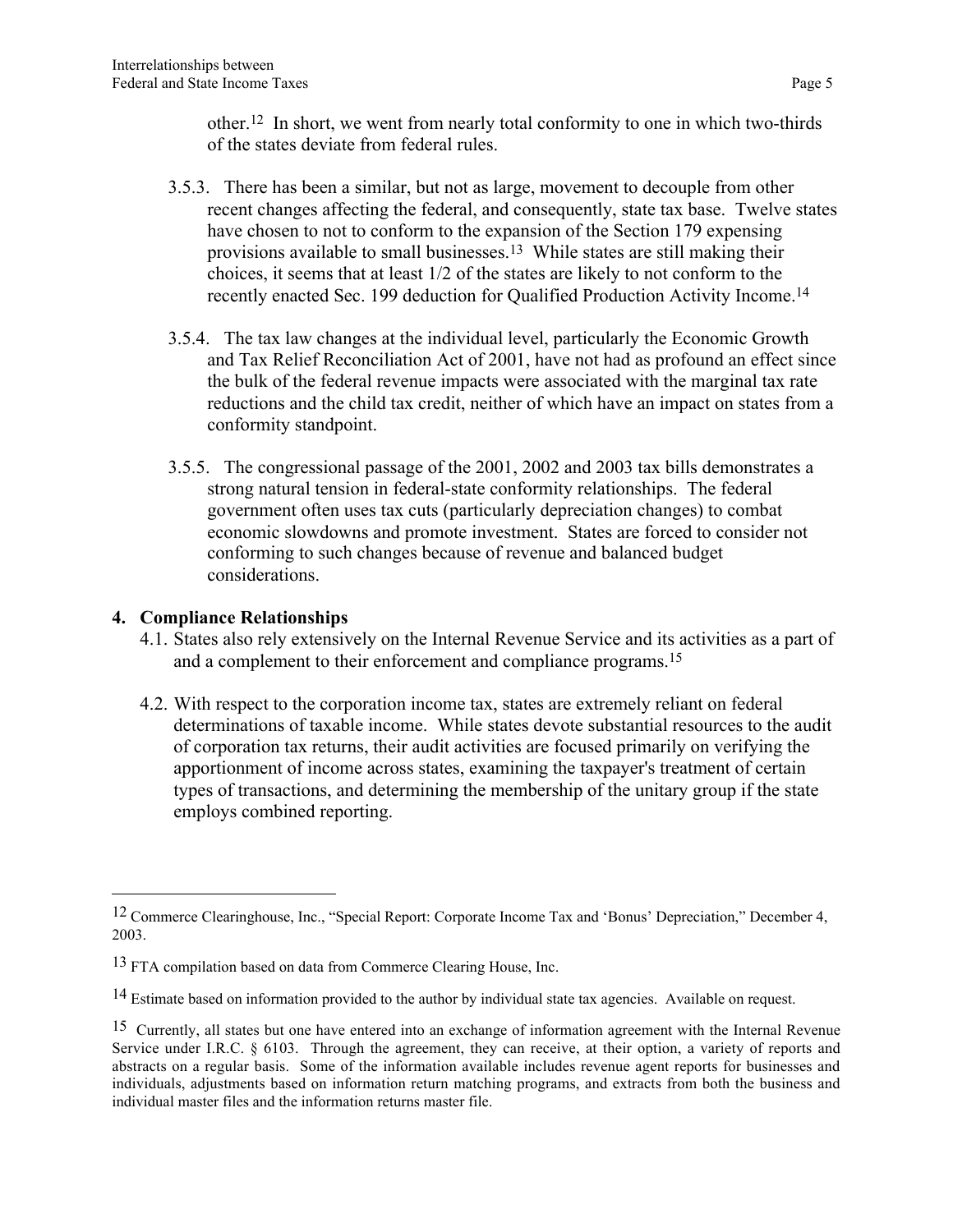- 4.3. On the individual side, states also rely heavily on federal examinations and adjustments (particularly those involving the matching of information returns) as primary enforcement tools. In addition, states use federal income tax return data for a wide range of individual, independent enforcement programs.
- 4.4. If federal compliance efforts were to cease, equivalent compliance efforts simply are not within the reach of most individual states, particularly given that, on average, state personal and corporation income tax rates are roughly 20-25 percent of the federal tax rates.

#### 5. Information Reporting

- 5.1. States are also reliant on the federal information reporting mechanisms for state income tax administration. To a very considerable degree, states simply mirror federal requirements [and forms, formats, etc.] for third-party information reporting. Seldom, does a state attempt to impose requirements in excess of the federal duties; some states do, however, rely only on federal information reports and do not require separate filings at the state level. Attempting to replicate these systems individually would likely result in non-uniformity and increased burdens on taxpayers, not to mention additional expense at the state level.
- 5.2. Moreover, states would likely encounter legal challenges to their ability to require certain entities that may not be physically present in a state to file information reports on transactions with residents of the state. Such reports are necessary for a full accounting of income and for insuring the taxpayer has the information necessary to prepare his/her return. Use of the federal reporting infrastructure eliminates the question.

#### 6. Reasons for Conformity

- 6.1. States conform to the federal tax code primarily as a means to simplify matters for taxpayers and to promote compliance with the state income tax. Conformity is of benefit to both taxpayers and tax agencies.
- 6.2. Conformity makes it simpler for taxpayers to comply with state taxes because they do not have to deal with two separate sets of tax laws, rules and definitions and do not have to maintain two sets of accounts and books. Conformity reduces the complexity especially for firms and individuals operating on an interstate basis because it promotes one set of rules instead of potentially multiple sets.
- 6.3. Conformity also serves the interests of states in that the reduced complexity promotes voluntary compliance. Moreover, with conformity, states can rely on federal compliance efforts to also assist and complement their efforts. It also improves the ability of states and the IRS to undertake cooperative and joint efforts to improve tax administration and compliance.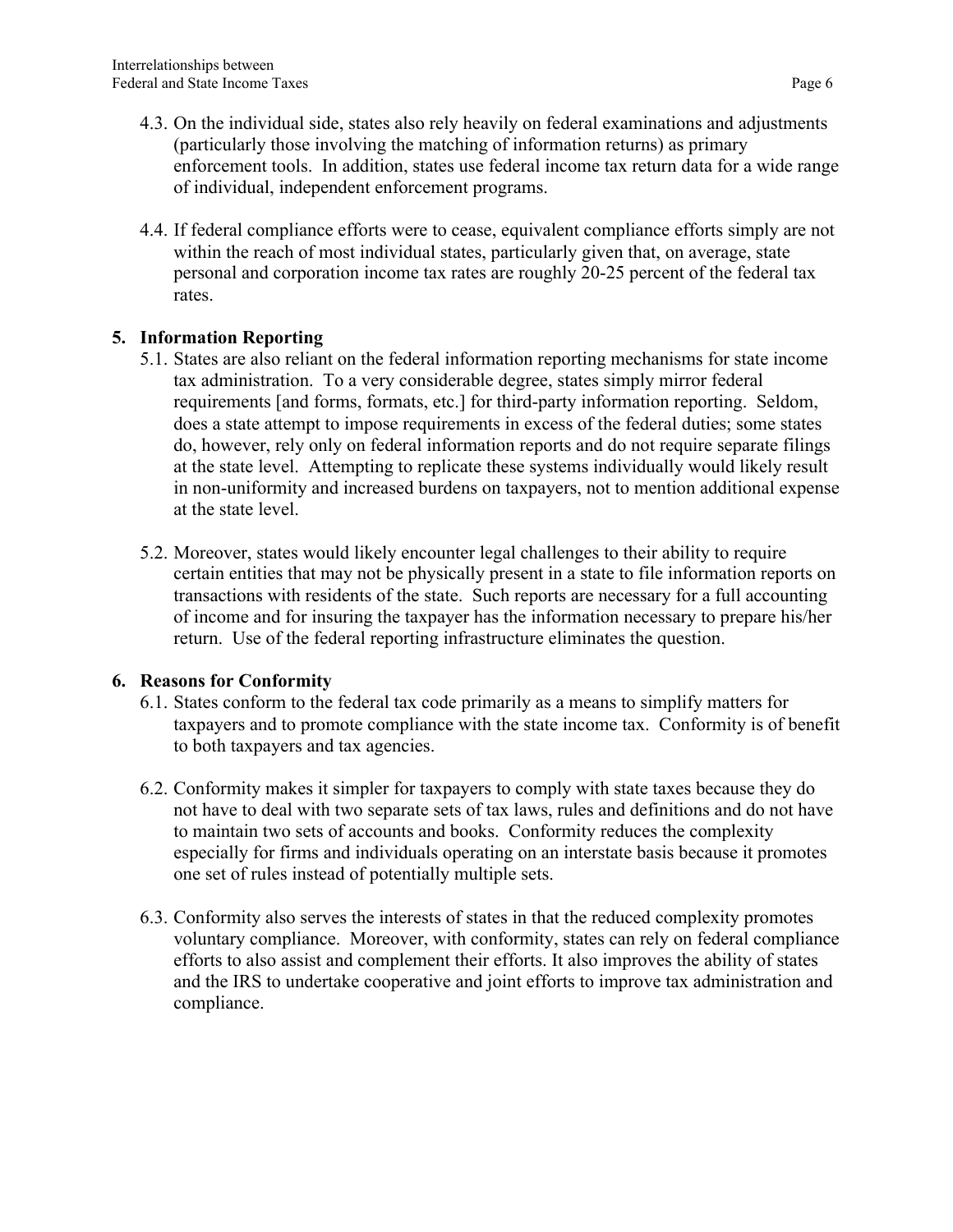#### 7. Consequences of Nonconformity

- 7.1. Not conforming to federal law increases complexity for taxpayers and consequently reduces voluntary compliance. Certain types of nonconformity present greater complexity than others.
- 7.2. Nonconformity on issues that do not involve "timing" can be relatively straightforward from a compliance perspective. That is, such nonconformity generally involves either subtraction or addition of an amount that is probably easily known to the taxpayer, and there are no consequences for future years.<sup>16</sup> Excluding a category of income entirely from taxation at the federal level, however, could present issues for states if the information reporting system providing taxpayers with the information necessary to comply with state law are also eliminated.
- 7.3. Not conforming to issues involving timing (e.g., deferral of income, depreciation, etc.) is quite a different manner. Not conforming to changes in depreciation, for example, requires a taxpayer to maintain two (or more) sets of asset accounts and to track the different federal and state basis in each asset and to recognize different amounts upon disposition. Tracking differences over time imposes significant burdens on taxpayers. Taxpayer accuracy in such matters can usually be verified only on audit, an expensive proposition for both taxpayers and tax agencies alike.
- 7.4. The complexity associated with timing issues makes it such that there are certain types of federal provisions that make it effectively impossible for states to not conform, particularly as it relates to individual income taxation. Individual Retirement Arrangements are an example. If, for example, IRA contributions are deductible or excluded at the federal level, but taxed at the state level, a taxpayer would have a different basis in the account when withdrawn and have differing amounts taxable at the federal and state level each year. The recordkeeping requirements would be substantial, and compliance would likely be stressed.17

#### 8. Conclusion

- 8.1. Conformity between state and federal tax systems serves the interests of taxpayers, state tax agencies and the overall health of the intergovernmental fiscal system. It promotes simplification for the taxpayer and increases voluntary compliance with the tax law.
- 8.2. The interrelationships between federal and state systems are extensive. To a considerable degree, the federal tax base effectively defines the state tax base. In addition, states are heavily reliant on federal compliance and information reporting mechanisms for the administration of their income taxes.
- 8.3. As a result of these interrelationships, federal tax law changes can have both transitory and permanent structural and revenue impacts on state tax systems. At the same time, a

<sup>&</sup>lt;sup>16</sup> The issue is more complex for multistate taxpayers that must track state treatment in which they operate.

<sup>17</sup> The Retirement Savings Accounts and Lifetime Savings Accounts proposed in the Administration's FY 2006 budget present similar issues.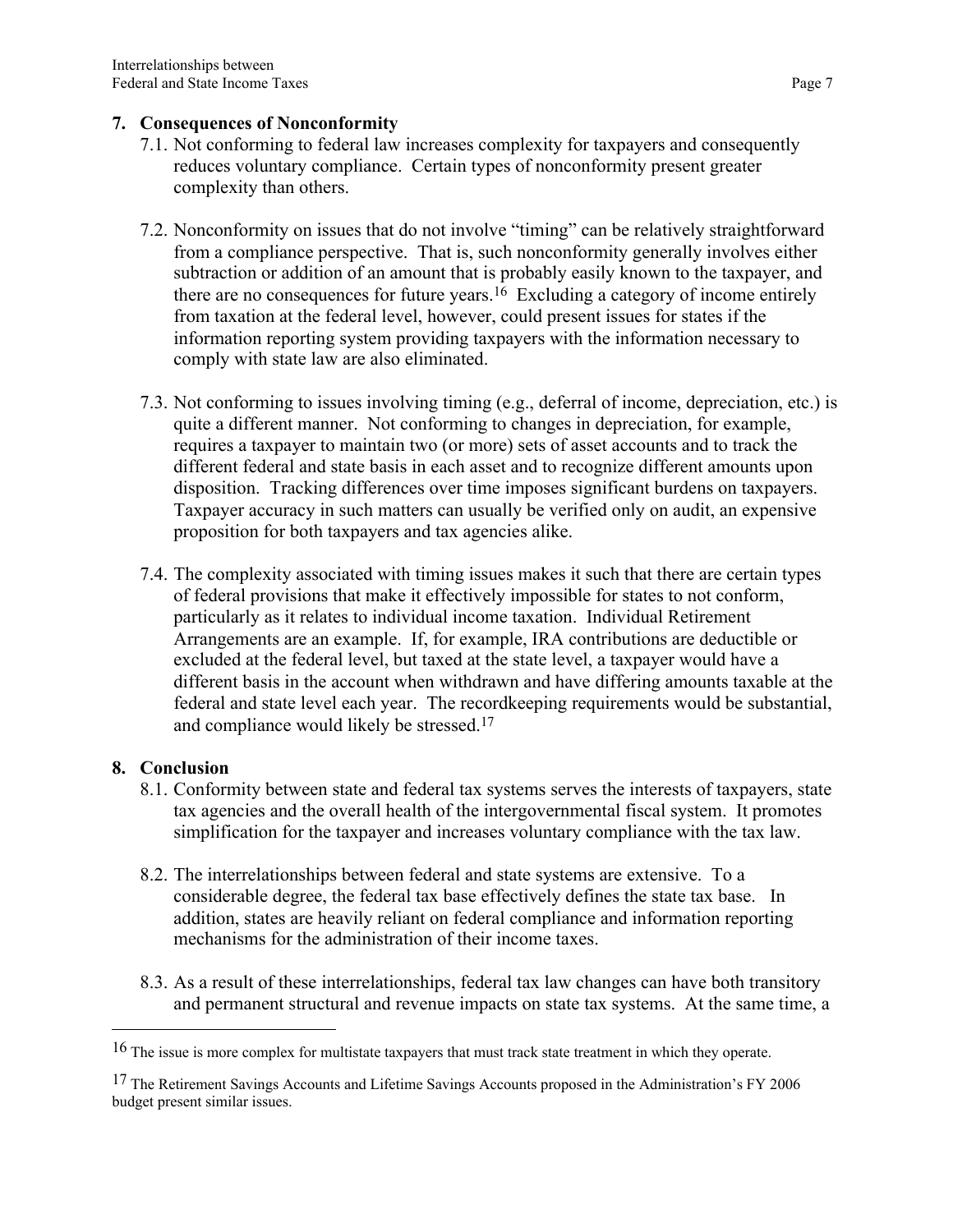number of potential federal reforms under consideration could improve state tax systems and their administration.

8.4. State reliance on the federal income tax structure and its infrastructure is so extensive that we believe it is appropriate to operate from a premise that state income tax bases must necessarily following federal income tax bases. Moreover, we believe that if the federal income tax is eliminated, it would not be possible for states to maintain and administer their own broad-based income tax over the long term. Without a federal tax to tie to, taxpayer costs and burdens of compliance are likely to prove too burdensome, not to mention the administrative issues and burdens states would face.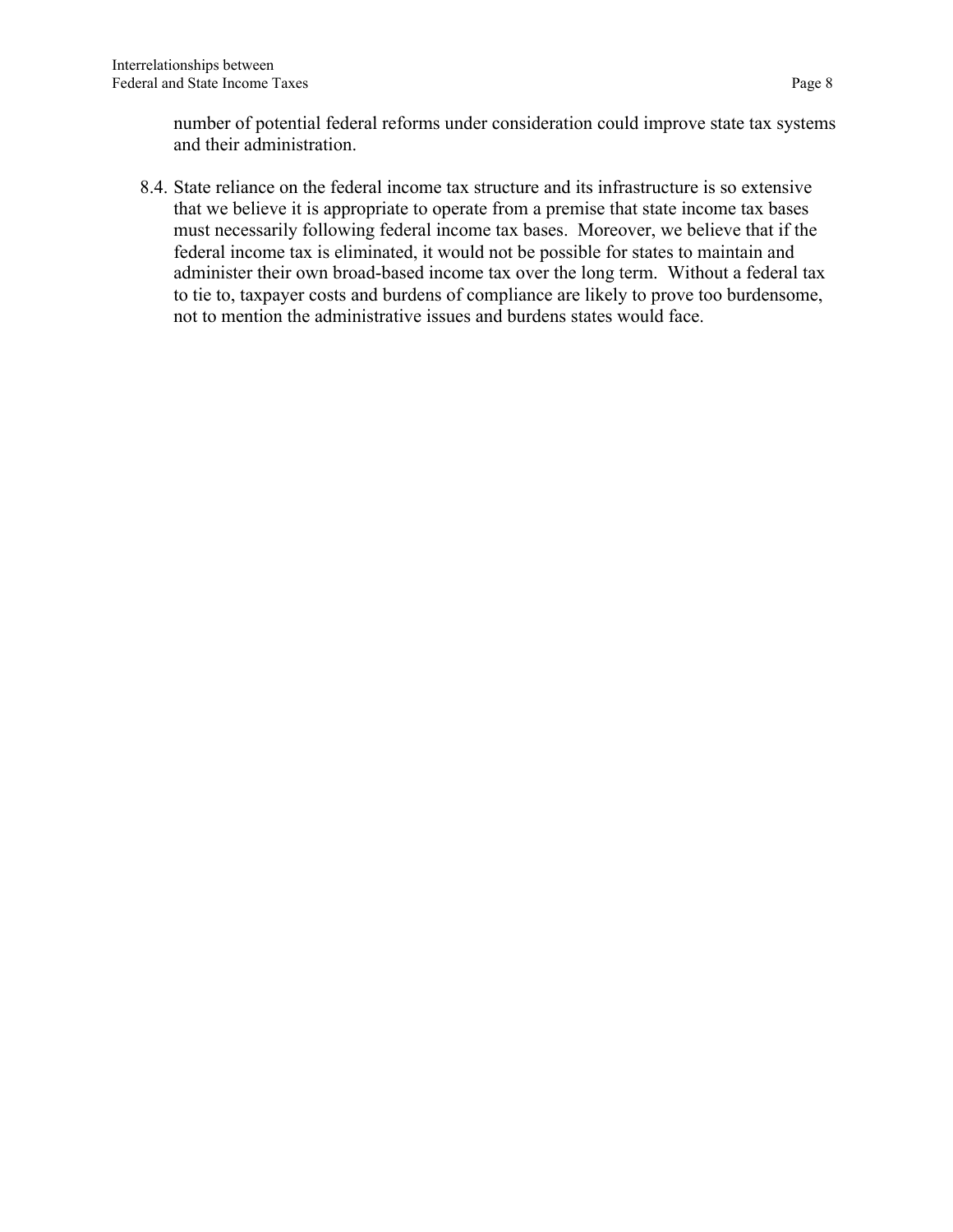Table I

#### STATE PERSONAL INCOME TAXES: FEDERAL STARTING POINTS

(as of January 1, 2005)

Relation to

|                                     | Internal Revenue                |                                                                |
|-------------------------------------|---------------------------------|----------------------------------------------------------------|
| <b>STATE</b>                        | Code                            | Tax Base                                                       |
| <b>ALABAMA</b>                      |                                 |                                                                |
| <b>ALASKA</b>                       | no state income tax             |                                                                |
| ARIZONA                             | 1/1/04                          | federal adjusted gross income                                  |
| <b>ARKANSAS</b>                     | $---$                           |                                                                |
| <b>CALIFORNIA</b>                   | 11/11/03                        | federal adjusted gross income                                  |
| <b>COLORADO</b>                     | Current                         | federal taxable income                                         |
| CONNECTICUT                         | Current                         | federal adjusted gross income                                  |
| DELAWARE                            | Current                         | federal adjusted gross income                                  |
| <b>FLORIDA</b>                      | no state income tax             |                                                                |
| <b>GEORGIA</b>                      | 1/1/04                          | federal adjusted gross income                                  |
| HAWAII                              | 12/31/03                        | federal taxable income                                         |
| <b>IDAHO</b>                        | 1/1/04                          | federal taxable income                                         |
| <b>ILLINOIS</b>                     | Current                         | federal adjusted gross income                                  |
| <b>INDIANA</b>                      | 1/1/03                          | federal adjusted gross income                                  |
| <b>IOWA</b>                         | 1/1/04                          | federal adjusted gross income                                  |
| <b>KANSAS</b>                       | Current                         | federal adjusted gross income                                  |
| <b>KENTUCKY</b><br><b>LOUISIANA</b> | 12/31/01                        | federal adjusted gross income                                  |
| <b>MAINE</b>                        | Current<br>5/28/03              | federal adjusted gross income                                  |
| <b>MARYLAND</b>                     | Current                         | federal adjusted gross income<br>federal adjusted gross income |
| <b>MASSACHUSETTS</b>                | Current                         | federal adjusted gross income                                  |
| <b>MICHIGAN</b>                     | Current (a)                     | federal adjusted gross income                                  |
| <b>MINNESOTA</b>                    | 6/15/03                         | federal taxable income                                         |
| <b>MISSISSIPPI</b>                  | $---$                           |                                                                |
| <b>MISSOURI</b>                     | Current                         | federal adjusted gross income                                  |
| <b>MONTANA</b>                      | Current                         | federal adjusted gross income                                  |
| NEBRASKA                            | 4/15/04                         | federal adjusted gross income                                  |
| <b>NEVADA</b>                       | no state income tax             |                                                                |
| NEW HAMPSHIRE                       | on interest & dividends only    |                                                                |
| NEW JERSEY                          | $---$                           |                                                                |
| NEW MEXICO                          | Current                         | federal adjusted gross income                                  |
| NEW YORK                            | Current                         | federal adjusted gross income                                  |
| NORTH CAROLINA                      | 5/1/04                          | federal taxable income                                         |
| NORTH DAKOTA                        | Current                         | federal taxable income                                         |
| OHIO                                | Current                         | federal adjusted gross income                                  |
| <b>OKLAHOMA</b>                     | Current                         | federal adjusted gross income                                  |
| OREGON                              | Current                         | federal taxable income                                         |
| PENNSYLVANIA                        | $---$                           |                                                                |
| RHODE ISLAND                        | 6/3/01                          | federal adjusted gross income                                  |
| SOUTH CAROLINA                      | 12/31/02                        | federal taxable income                                         |
| SOUTH DAKOTA                        | no state income tax             |                                                                |
| <b>TENNESSEE</b>                    | on interest & dividends only    |                                                                |
| <b>TEXAS</b>                        | no state income tax             |                                                                |
| <b>UTAH</b>                         | Current                         | federal taxable income                                         |
| <b>VERMONT</b>                      | 1/1/02                          | federal taxable income                                         |
| <b>VIRGINIA</b><br>WASHINGTON       | 12/31/03<br>no state income tax | federal adjusted gross income                                  |
| <b>WEST VIRGINIA</b>                | 1/1/04                          | federal adjusted gross income                                  |
| <b>WISCONSIN</b>                    | 12/31/02                        | federal adjusted gross income                                  |
| <b>WYOMING</b>                      | no state income tax             |                                                                |
|                                     |                                 |                                                                |
| DIST. OF COLUMBIA                   | Current                         | federal adjusted gross income                                  |
|                                     |                                 |                                                                |

Source: Compiled by the Federation of Tax Administrators from various sources. --- state does not employ a federal starting point. Current indicates state has adopted IRC as currently in effect. Dates indicate state has adopted IRC as ammended to that date. (a) or 1/1/99, taxpayer's option.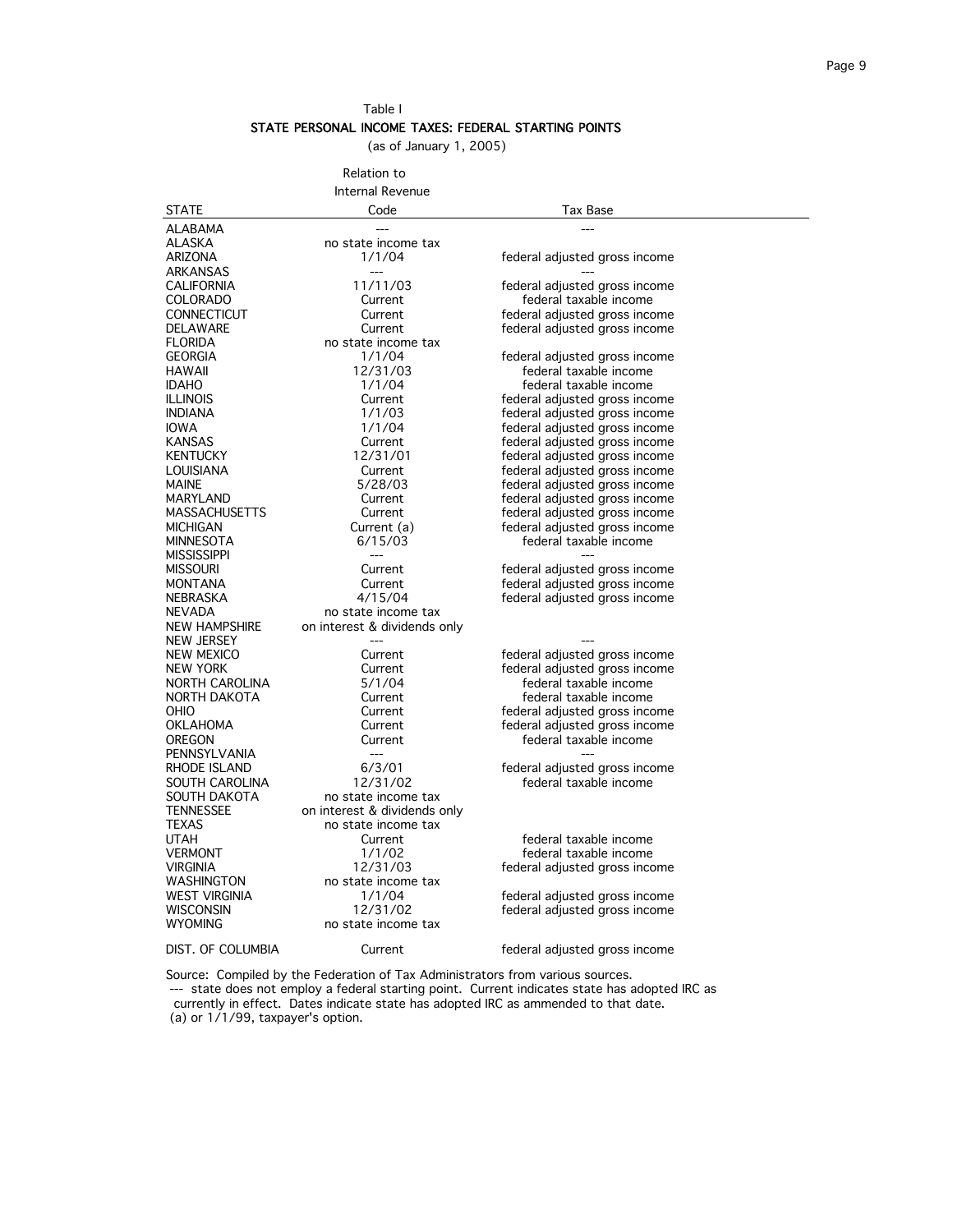#### **STATE INDIVIDUAL INCOME TAXES**

(Tax rates for tax year 2005 -- as of January 1, 2005)

|                                     | <b>TAX RATE RANGE</b>                     |             | Number                 |                                                                    |                      |                   |                            |                   | <b>FEDERAL</b>    |
|-------------------------------------|-------------------------------------------|-------------|------------------------|--------------------------------------------------------------------|----------------------|-------------------|----------------------------|-------------------|-------------------|
|                                     | (in percents)                             |             | οf                     | <b>INCOME BRACKETS</b>                                             |                      |                   | PERSONAL EXEMPTIONS        |                   | <b>INCOME TAX</b> |
|                                     | Low                                       | High        | <b>Brackets Lowest</b> |                                                                    | Highest              | Single            | <b>Married Dependents</b>  |                   | <b>DEDUCTIBLE</b> |
| ALABAMA                             | 2.0                                       | 5.0         | 3                      | $\overline{500}$ (b) -                                             | 3,000(b)             | 1,500             | 3,000                      | 300               |                   |
| <b>ALASKA</b>                       | No State Income Tax                       |             |                        |                                                                    |                      |                   |                            |                   |                   |
| <b>ARIZONA</b>                      | $2.87 -$                                  | 5.04        | 5                      | $10,000$ (b) -                                                     | $150,000$ (b)        | 2,100             | 4,200                      | 2,300             |                   |
| ARKANSAS (a)                        | 1.0<br>$\sim$                             | 7.0(e)      | 6                      | 3,299                                                              | 27,500               | 20 <sub>(c)</sub> | 40(c)                      | $20$ (c)          |                   |
| CALIFORNIA (a)                      | 1.0<br>$\sim$                             | 9.3         | 6                      | $6,147$ (b) -                                                      | 40,346 (b)           | 85 (c)            | 170 $(c)$                  | 265 (c)           |                   |
| <b>COLORADO</b>                     | 4.63                                      |             | ī                      | -----Flat rate-----                                                |                      |                   | -----------None----------- |                   |                   |
| <b>CONNECTICUT</b>                  | 3.0<br>$\sim$                             | 5.0         | $\overline{c}$         | $10,000$ (b) -                                                     | $10,000$ (b)         |                   | 12,750 (f) 24,500 (f)      | 0                 |                   |
| <b>DELAWARE</b>                     | $\sim$<br>2.2                             | 5.95        | 6                      | 5,000<br>$\sim$                                                    | 60,000               | 110 $(c)$         | 220 (c)                    | 110 $(c)$         |                   |
| <b>FLORIDA</b>                      | No State Income Tax                       |             |                        |                                                                    |                      |                   |                            |                   |                   |
| <b>GEORGIA</b>                      | 1.0<br>$\sim$                             | 6.0         | 6                      | 750 (g) -                                                          | $7,000$ (g)          | 2,700             | 5,400                      | 2,700             |                   |
| <b>HAWAII</b>                       | 1.4<br>$\sim$                             | 8.25        | 9                      | $2.000$ (b) -                                                      | 40,000 (b)           | 1,040             | 2.080                      | 1,040             |                   |
| IDAHO (a)                           | 1.6<br>$\sim$                             | 7.8         | 8                      | $1,129(h) -$                                                       | 22,577 (h)           | $3,200$ (d)       | $6,400$ (d)                | $3,200$ (d)       |                   |
| <b>ILLINOIS</b>                     | 3.0                                       |             | 1                      | -----Flat rate-----                                                |                      | 2,000             | 4.000                      | 2,000             |                   |
| <b>INDIANA</b>                      | 3.4                                       |             | 1                      | -----Flat rate-----                                                |                      | 1,000             | 2,000                      | 1,000             |                   |
| IOWA (a)                            | 0.36<br>$\blacksquare$                    | 8.98        | 9                      | 1,242<br>$\overline{\phantom{a}}$                                  | 55,890               | 40 (c)            | 80 <sub>(c)</sub>          | 40 (c)            |                   |
| <b>KANSAS</b>                       | 3.5<br>$\blacksquare$                     | 6.45        | 3                      | $15,000$ (b) -                                                     | $30,000$ (b)         | 2,250             | 4,500                      | 2,250             |                   |
| <b>KENTUCKY</b>                     | 2.0<br>$\Box$                             | 6.0         | 5                      | 3,000                                                              | 8,000                | $20$ (c)          | 40 (c)                     | 20 <sub>(c)</sub> |                   |
| LOUISIANA                           | 2.0<br>$\sim$                             | 6.0         | 3                      | $12,500$ (b) -                                                     | 25,000 (b)           | 4,500 (i)         | $9,000$ (i)                | $1,000$ (i)       |                   |
| MAINE (a)                           | 2.0<br>$\sim$                             | 8.5         | 4                      | $4,350$ (b) -                                                      | 17,350 (b)           | 2,850             | 5,700                      | 2,850             |                   |
| <b>MARYLAND</b>                     | 2.0                                       | 4.75        | 4                      | 1.000                                                              | 3.000                | 2.400             | 4,800                      | 2.400             |                   |
| MASSACHUSETTS (a)                   | 5.3                                       |             | 1                      | $---Flat rate---$                                                  |                      | 3,575             | 7,150                      | 1,000             |                   |
| MICHIGAN (a)                        | 3.9                                       |             | $\mathbf{1}$           | -----Flat rate-----                                                |                      | 3,100             | 6,200                      | 3,100             |                   |
|                                     | 5.35                                      |             |                        |                                                                    |                      |                   |                            |                   |                   |
| MINNESOTA (a)<br><b>MISSISSIPPI</b> | $\sim$<br>3.0<br>$\overline{\phantom{a}}$ | 7.85<br>5.0 | 3<br>3                 | $19,890$ (i) -<br>5,000                                            | 65,330 (i)<br>10,000 | $3,200$ (d)       | $6,400$ (d)                | $3,200$ (d)       |                   |
|                                     | $\sim$                                    |             |                        |                                                                    |                      | 6,000             | 12,000                     | 1,500             |                   |
| <b>MISSOURI</b>                     | 1.5                                       | 6.0         | 10                     | 1,000<br>$\blacksquare$                                            | 9,000                | 2,100             | 4,200                      | 1,200             | $*(s)$            |
| MONTANA (a)                         | 1.0<br>2.56<br>$\sim$                     | 6.9<br>6.84 | $\overline{7}$         | 2.300                                                              | 13.900               | 1.900             | 3.800                      | 1.900             |                   |
| NEBRASKA (a)                        |                                           |             | 4                      | $2,400$ (k) -                                                      | 26,500 (k)           | 101 $(c)$         | 202 (c)                    | 101 $(c)$         |                   |
| <b>NEVADA</b>                       | No State Income Tax                       |             |                        |                                                                    |                      |                   |                            |                   |                   |
| <b>NEW HAMPSHIRE</b>                |                                           |             |                        | State Income Tax is Limited to Dividends and Interest Income Only. |                      |                   |                            |                   |                   |
| <b>NEW JERSEY</b>                   | 1.4<br>$\sim$ $-$                         | 6.37        | 6                      | $20,000$ (l) -                                                     | 75,000 (l)           | 1,000             | 2,000                      | 1,500             |                   |
| <b>NEW MEXICO</b>                   | 1.7<br>$\blacksquare$                     | 6.0         | 5                      | $5,500$ (m) -                                                      | $16,000$ (m)         | $3,200$ (d)       | $6,400$ (d)                | $3,200$ (d)       |                   |
| <b>NEW YORK</b>                     | 4.0<br>$\sim$                             | 7.70        | 7                      | $8,000(n) -$                                                       | $500,000$ (n)        | 0                 | 0                          | 1,000             |                   |
| NORTH CAROLINA (0)                  | 6.0<br>$\sim$                             | 8.25        | 4                      | $12,750$ (o) -                                                     | 120,000 (o)          | $3,200$ (d)       | $6,400$ (d)                | $3,200$ (d)       |                   |
| NORTH DAKOTA (a)                    | 2.1<br>$\sim$                             | 5.54(p)     | 5                      | 29,050 (p) -                                                       | 319,100(p)           | $3,200$ (d)       | $6,400$ (d)                | $3,200$ (d)       |                   |
| OHIO (a)                            | $0.743 -$                                 | 7.5         | 9                      | 5.000<br>$\blacksquare$                                            | 200,000              | 1,300 (q)         | 2,600(q)                   | 1,300(q)          |                   |
| <b>OKLAHOMA</b>                     | 0.5<br>$\sim$                             | $6.65$ (r)  | $\overline{8}$         | $1,000(b) -$                                                       | $10,000$ (b)         | 1,000             | 2,000                      | 1.000             | $*(r)$            |
| OREGON (a)                          | 5.0<br>$\sim$                             | 9.0         | 3                      | $2,650$ (b) -                                                      | $6,550$ (b)          | 154 $(c)$         | 308 (c)                    | 154 $(c)$         | * (s)             |
| PENNSYLVANIA                        | 3.07                                      |             | 1                      | -----Flat rate-----                                                |                      |                   | -----None-----------       |                   |                   |
| RHODE ISLAND                        | 25.0% Federal tax rates (t)               |             |                        |                                                                    | $\frac{1}{2}$        |                   | $\overline{a}$             |                   |                   |
| SOUTH CAROLINA (a)                  | 2.5<br>$\sim$                             | 7.0         | 6                      | 2.460                                                              | 12.300               | $3,200$ (d)       | $6,400$ (d)                | $3.200$ (d)       |                   |
| <b>SOUTH DAKOTA</b>                 | No State Income Tax                       |             |                        |                                                                    |                      |                   |                            |                   |                   |
| <b>TENNESSEE</b>                    |                                           |             |                        | State Income Tax is Limited to Dividends and Interest Income Only. |                      |                   |                            |                   |                   |
| TEXAS                               | No State Income Tax                       |             |                        |                                                                    |                      |                   |                            |                   |                   |
| <b>UTAH</b>                         | $2.30 -$                                  | 7.0         | 6                      | 700 (b) -                                                          | 3,750(b)             | $2,400$ (d)       | $4,800$ (d)                | $2,400$ (d)       | $*(u)$            |
| VERMONT (a)                         | 3.6                                       | 9.5         | 5                      | 29,900 (v) -                                                       | 326,450 (v)          | $3,200$ (d)       | $6,400$ (d)                | $3,200$ (d)       |                   |
| <b>VIRGINIA</b>                     | 2.0<br>747                                | 5.75        | $\overline{4}$         | 3.000<br>Ξ                                                         | 17.000               | 800               | 1,600                      | 800               |                   |
| <b>WASHINGTON</b>                   | No State Income Tax                       |             |                        |                                                                    |                      |                   |                            |                   |                   |
| <b>WEST VIRGINIA</b>                | 3.0<br>$\sim$                             | 6.5         | 5                      | 10.000<br>$\blacksquare$                                           | 60.000               | 2,000             | 4,000                      | 2,000             |                   |
| WISCONSIN (a)                       | 4.6<br>$\sim$                             | 6.75        | 4                      | $8,840 (w) -$                                                      | 132,580 (w)          | 700               | 1,400                      | 400               |                   |
| <b>WYOMING</b>                      | No State Income Tax                       |             |                        |                                                                    |                      |                   |                            |                   |                   |
|                                     |                                           |             |                        |                                                                    |                      |                   |                            |                   |                   |
| DIST. OF COLUMBIA                   | 5.0                                       | 9.0(x)      | 3                      | 10,000                                                             | 30,000               | 1,370             | 2.740                      | 1,370             |                   |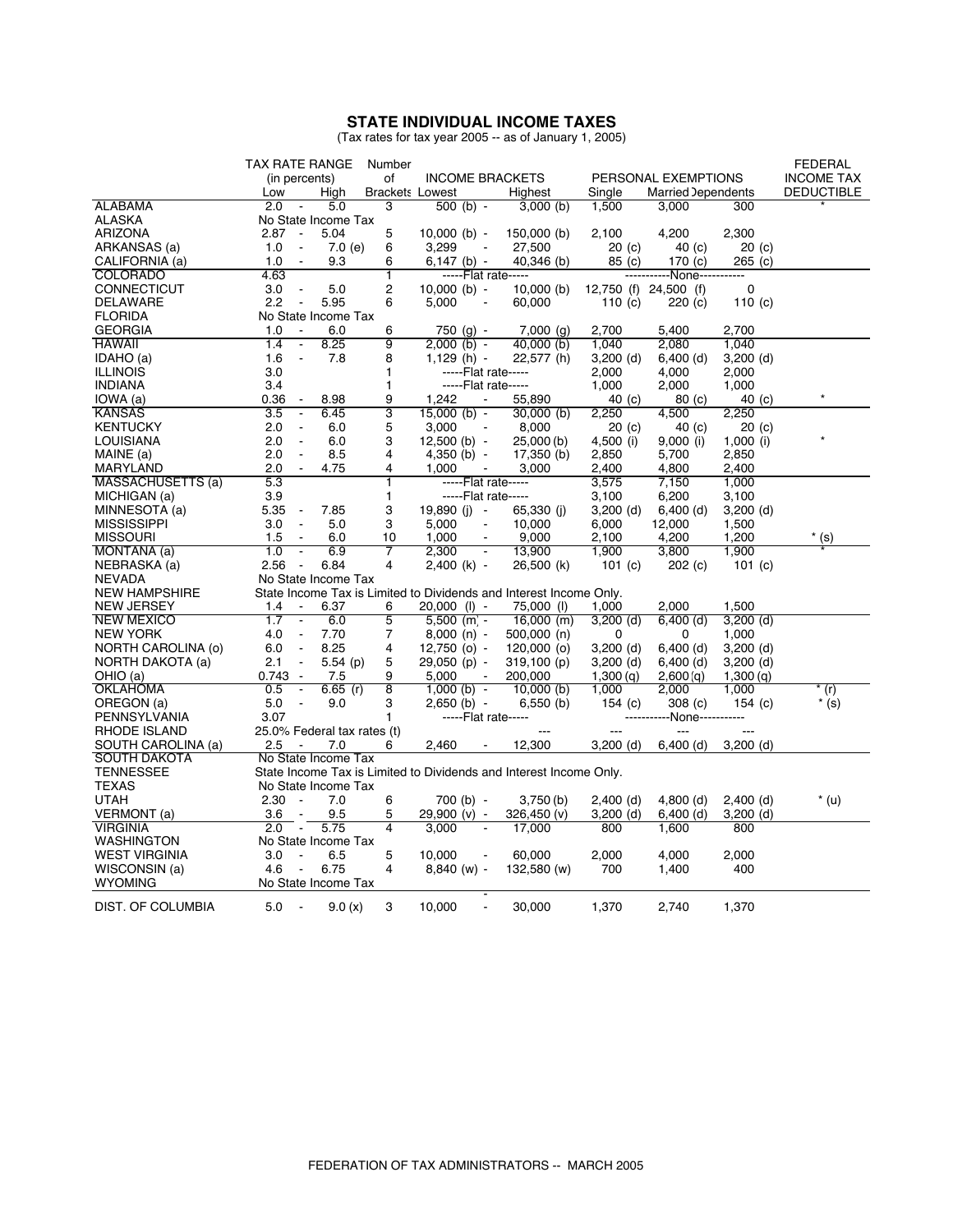#### **STATE INDIVIDUAL INCOME TAXES (footnotes)**

Source: The Federation of Tax Administrators from various sources.

(a) 15 states have statutory provision for automatic adjustment of tax brackets, personal exemption or standard deductions to the rate of inflation. Massachusetts, Michigan, Nebraska and Ohio indexes the personal exemption amounts only.

(b) For joint returns, the taxes are twice the tax imposed on half the income.

(c) tax credits.

(d) These states allow personal exemption or standard deductions as provided in the IRC. Utah allows a personal exemption equal to three-fourths the federal exemptions.

(e) A special tax table is available for low income taxpayers reducing their tax payments.

(f) Combined personal exemptions and standard deduction. An additional tax credit is allowed ranging from 75% to 0% based on state adjusted gross income. Exemption amounts are phased out for higher income taxpayers until they are eliminated for households earning over \$55,500.

(g) The tax brackets reported are for single individuals. For married households filing separately, the same rates apply to income brackets ranging from \$500 to \$5,000; and the income brackets range from \$1,000 to \$10,000 for joint filers.

(h) For joint returns, the tax is twice the tax imposed on half the income. A \$10 filing tax is charge for each return and a \$15 credit is allowed for each exemption.

(i) Combined personal exemption and standard deduction.

(j) The tax brackets reported are for single individual. For married couples filing jointly, the same rates apply for income under \$29,070 to over \$115,510.

(k) The tax brackets reported are for single individual. For married couples filing jointly, the same rates apply for income under \$4,000 to over \$46,750.

(l) The tax brackets reported are for single individuals. For married couples filing jointly, the same rates apply for income under \$20,000 to over \$150,000.

(m) The tax brackets reported are for single individuals. For married couples filing jointly, the same rates apply for income under \$8,000 to over \$24,000. Married households filing separately pay the tax imposed on half the income.

(n) The tax brackets reported are for single individuals. For married taxpayers, the same rates apply to income brackets ranging from \$16,000 to \$500,000.

(o) The tax brackets reported are for single individuals. For married taxpayers, the same rates apply to income brackets ranging from \$21,250 to \$200,000. Lower exemption amounts allowed for high income taxpayers. Tax rate scheduled to decrease after tax year 2005.

(p) The tax brackets reported are for single individuals. For married taxpayers, the same rates apply to income brackets ranging from \$48,500 to \$319,100. An additional \$300 personal exemption is allowed for joint returns or unmarried head of households.

(q) Plus an additional \$20 per exemption tax credit.

(r) The rate range reported is for single persons not deducting federal income tax. For married persons filing jointly, the same rates apply to income brackets that are twice the dollar amounts. Separate schedules, with rates ranging from 0.5% to 10%, apply to taxpayers deducting federal income taxes.

(s) Deduction is limited to \$10,000 for joint returns and \$5,000 for individuals in Missouri and to \$5,000 in Oregon.

(t) Federal Tax Liability prior to the enactment of Economic Growth and Tax Relief Act of 2001.

(u) One half of the federal income taxes are deductible.

(v) The tax brackets reported are for single individuals. For married couples filing jointly, the same rates apply for income under \$49,650 to over \$326,450.

(w) The tax brackets reported are for single individuals. For married taxpayers, the same rates apply to income brackets ranging from \$11,780 to \$176,770. An additional \$250 exemption is provided for each taxpayer or spouse age 65 or over.

(x) Tax rate decreases are scheduled for tax years 2006.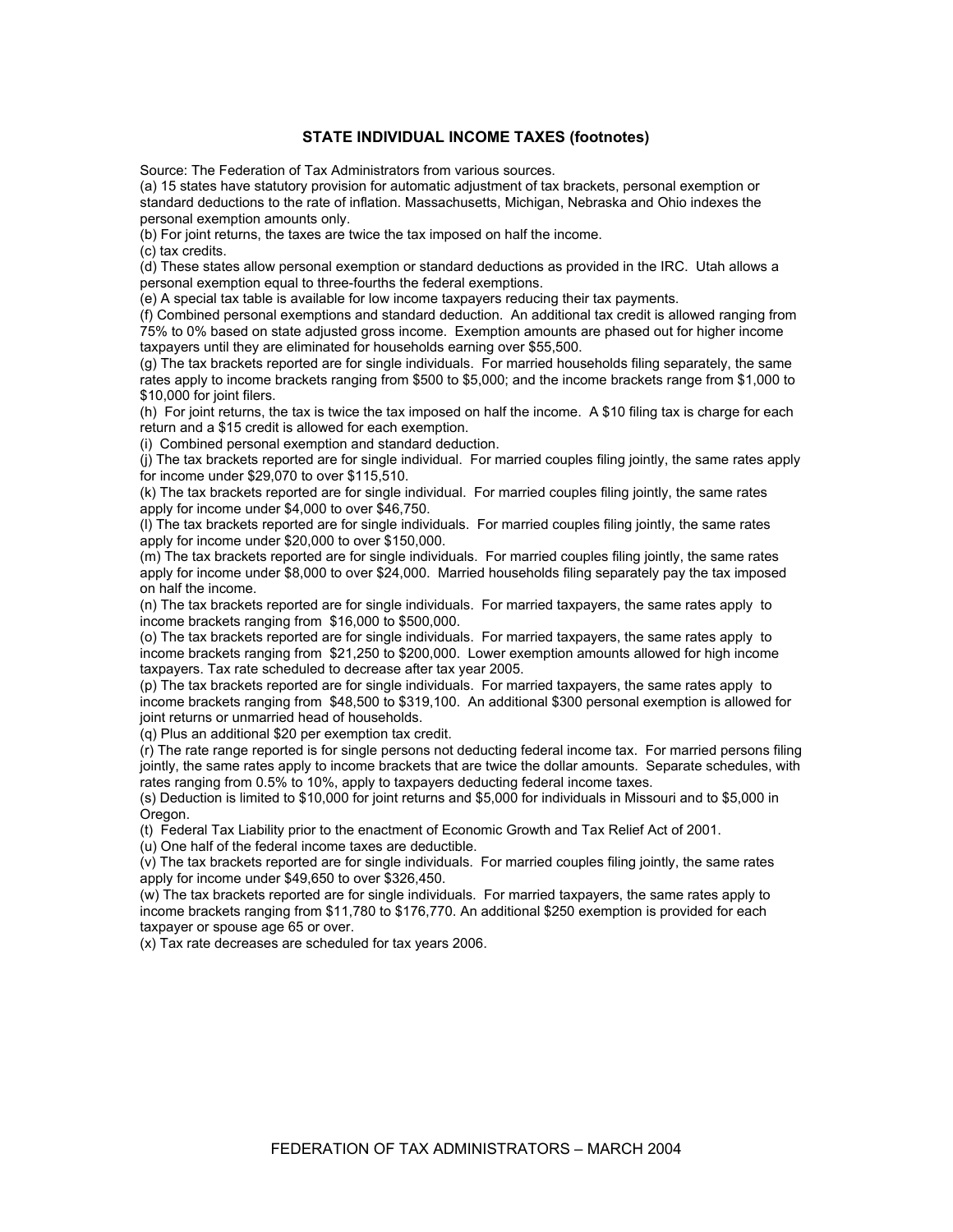# State and Local Retail Sales Taxes

# Submitted to the President's Advisory Panel on Federal Tax Reform

### April 2005



Harley T. Duncan Federation of Tax Administrators 444 North Capitol St., NW, #348 Washington, D.C. Ph. 202/624-5891 harley.duncan@taxadmin.org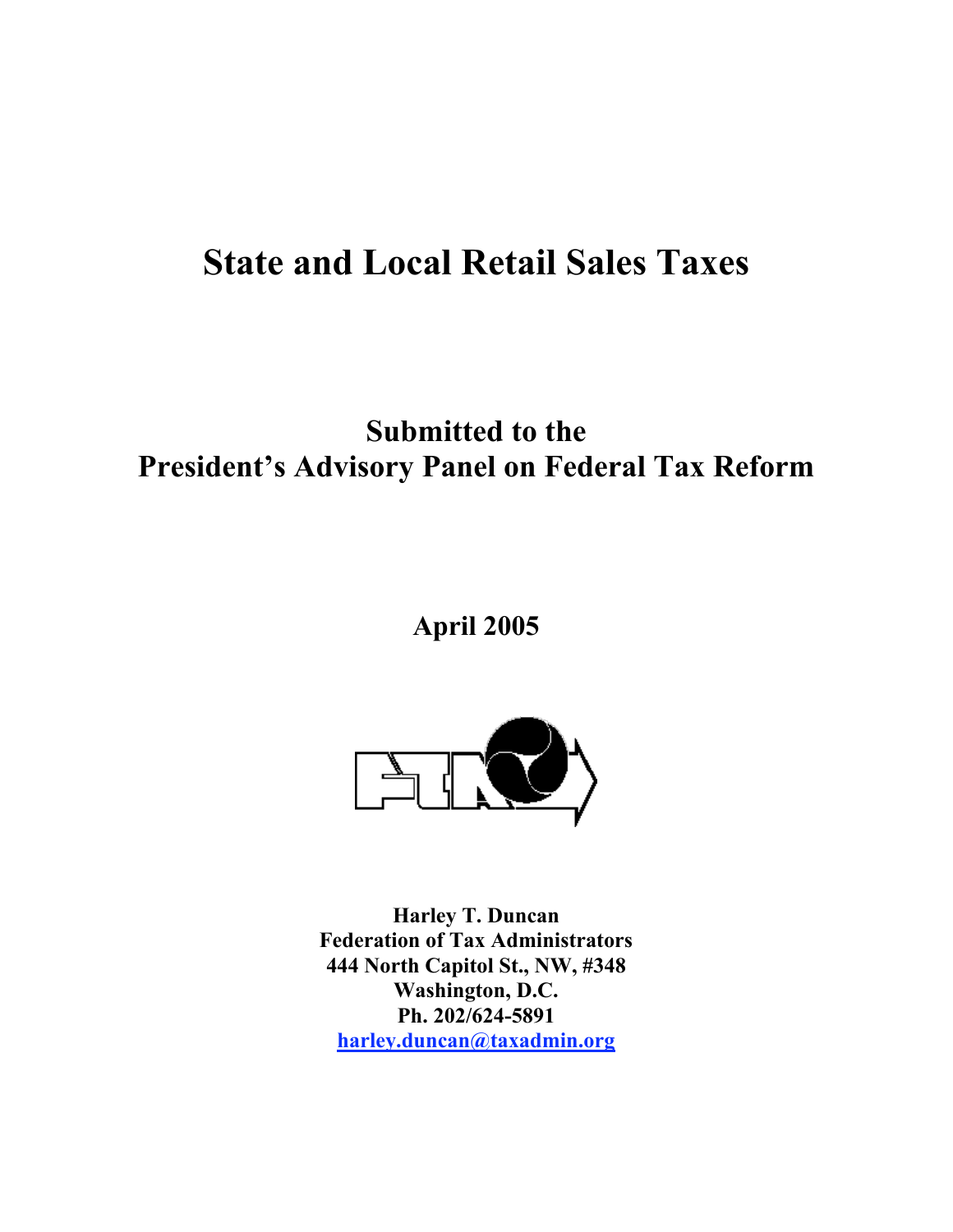### State and Local Retail Sales Taxes

### Harley T. Duncan Federation of Tax Administrators April 2005

#### 1. Purpose

- 1.1. The purpose of this outline is to provide an overview of state and local retail sales and use taxes in the U.S. and their administration.
- 1.2. It examines such issues as the use of the tax among states and localities, general characteristics of the state tax base, tax rates, and common tax policy criticisms of the tax.

#### 2. Prevalence of the Tax at the State and Local Level

- 2.1. Forty-five states and the District of Columbia impose a broad-based general retail sales and use tax at the state level.<sup>1</sup> Those states not levying the tax include Alaska, Delaware, Montana, New Hampshire, and Oregon.<sup>2</sup>
- 2.2. In FY 2003, states collected about \$185 billion in general retail sales taxes, about 37 percent of total state general tax collections of roughly \$497 billion.<sup>3</sup>
- 2.3. Local governments in 34 states also impose a sales tax. $4\,$  In all but four states, local taxes are imposed as an add-on to the state tax and are collected and administered by the state tax administration agency.<sup>5</sup> In addition, local tax bases as a general matter conform to the state sales tax base. In some states, the local tax is levied in all jurisdictions of a certain type, but the norm is to allow a "local option" tax in which a locality (or certain types of localities) can choose whether or not to impose a tax. This results in quite a patchwork of sales tax utilization and sales tax rates. Approximately 7,500 separate local jurisdictions impose a sales tax in the U.S.

 $\frac{1}{1}$  $<sup>1</sup>$  From this point forward, D.C. is treated as a state since its retail sales tax operates identical to those of the other</sup> states.

 $2^2$  A number of Alaska local governments are authorized to, and do, impose a sales tax. In addition, Delaware imposes a low-rate gross receipts tax and New Hampshire imposes excise taxes (that operate like sales taxes) on transient lodging, certain restaurant meals and a broad range of communications services.

<sup>&</sup>lt;sup>3</sup> Data from U.S. Bureau of Census. Total tax figure does not include "License Taxes" as categorized by the Census Bureau. For comparison purposes, individual income taxes (\$181 billion) account for 36.6 percent of total taxes, and corporate taxes account for 5.7 percent.

<sup>&</sup>lt;sup>4</sup> Those states in which localities do not levy a sales tax include Hawaii, Indiana, Kentucky, Maine, Maryland, Massachusetts, Michigan, New Jersey, Rhode Island, and West Virginia.

<sup>&</sup>lt;sup>5</sup> In Alabama, Arizona, Colorado and Louisiana, some local governments are authorized to administer their own sales tax. In these states, there is also somewhat more divergence between the state and local tax base.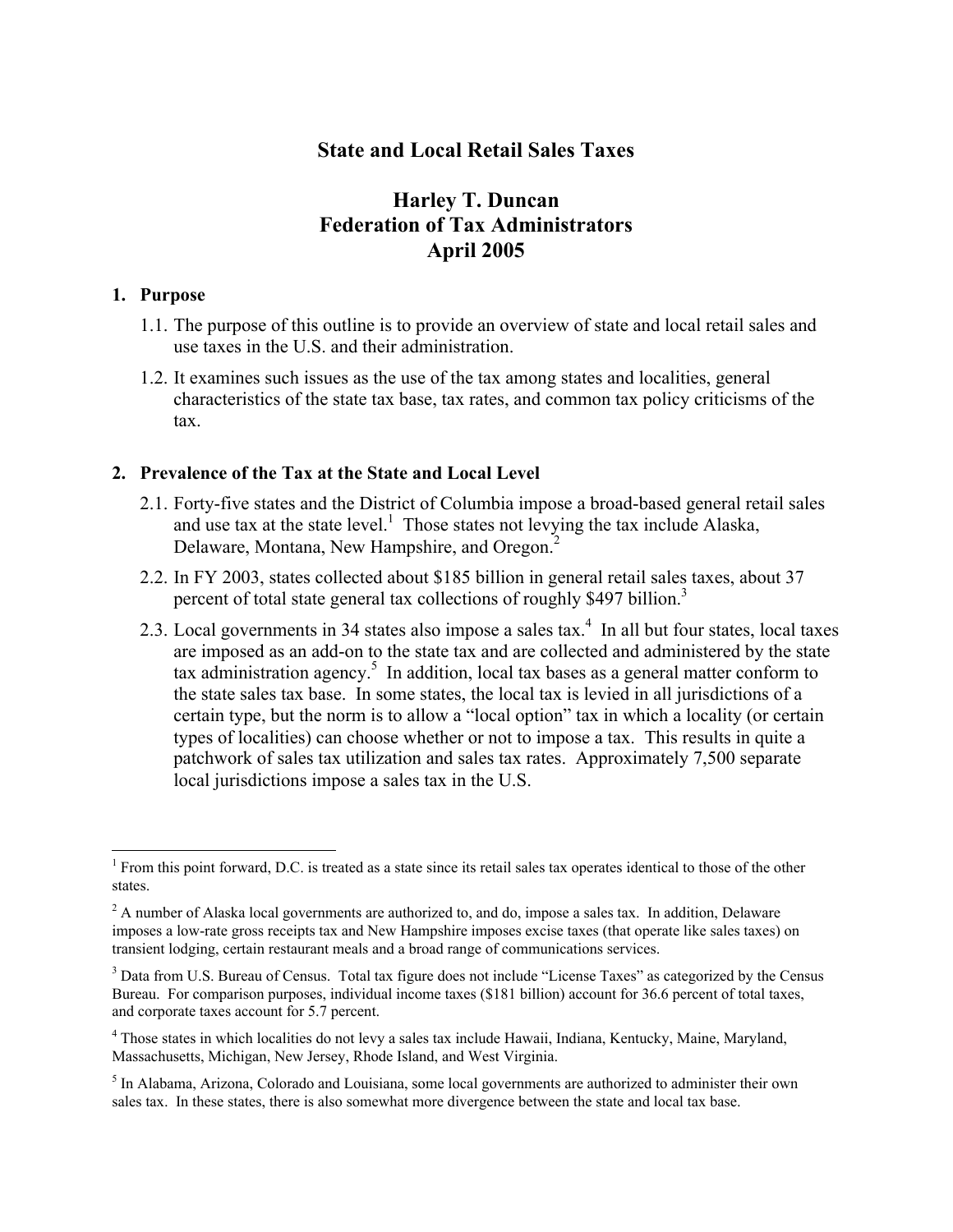- 2.4. For the large part, local sales taxes are levied by general purpose local governments (cities and counties) as opposed to special purpose districts such as school districts. The use of sales taxes for certain special purposes (e.g., transit) is becoming more common.
- 2.5. In FY 2002, general local sales accounted for \$43.3 billion in revenue out of a total of \$369.7 billion in local tax receipts  $(11.7 \text{ percent})^6$

#### 3. State and Local Tax Bases

- 3.1. Exemptions from the Base. State and local sales taxes have three types of exemptions: (a) Product-based exemptions in which a product or service is exempt regardless of who purchases it or for what purpose;<sup>7</sup> (b) Use-based exemptions in which the exemption is dependent on the use to which it is to be put; (For example, a product purchased to be used in producing a subsequent product to be sold at retail may be exempt, but it would not be if purchased for final consumption.); and (c) Entity-based exemptions in which all or certain purchases by particular types of entities (e.g., schools, charities) are exempt.
	- 3.1.1. States vary widely in their exemption practices, but all of them have a variety of exemptions aimed at eliminating the tax on intermediate or wholesale transactions and imposing the tax only on final consumption, e.g., exemptions of sales for resale, ingredient and component parts and the like. Still, states apply their taxes to a wide range of business inputs and intermediate goods, particularly in the service sector where few services are taxed on final consumption. See discussion below.
	- 3.1.2. The most common product-based exemptions are aimed at excluding the tax on what are considered items of necessity, e.g., food for home consumption and prescription drugs. As shown in Table I, every sales tax state exempts prescription drugs from the tax, and about thirty states exempt (or are phasing in an exemption) food for home consumption from the tax. Several others subject food to a rate that is lower than the general sales tax rate.
- 3.2. Taxation of Services. State sales and use taxes came into prominence in the Great Depression. More than half of state sales taxes were enacted during the  $1930s$ .<sup>8</sup> Since the economy was largely one of trade in tangible goods at that time and there was an aversion to imposing tax on personal labor services, most sales taxes were originally applied only to sales of tangible personal property and not services.
	- 3.2.1. Despite the significant change in the U.S. economy and the increasing proportion of economic output that is attributable to services, states have not, for the large part, extended the reach of the tax to services. Only three states – Hawaii, New Mexico and South Dakota – impose their tax generally on transactions involving services.

 $\frac{1}{6}$ <sup>6</sup> Data from the U.S. Bureau of the Census. Property taxes, by contrast, accounted for over 70 percent of all local tax revenue.

 $<sup>7</sup>$  State and local sales taxes are generally imposed on all sales of tangible personal property unless specifically</sup> exempted, but only on specifically enumerated service transactions. Thus, most services would be deemed to be excluded, rather than exempted, from the tax. See further discussion below.

 $8$  A second wave of adoptions occurred after World War II as state governments expanded their activities. There were also several adopted in the 1960s as states expanded their financing of elementary and secondary education.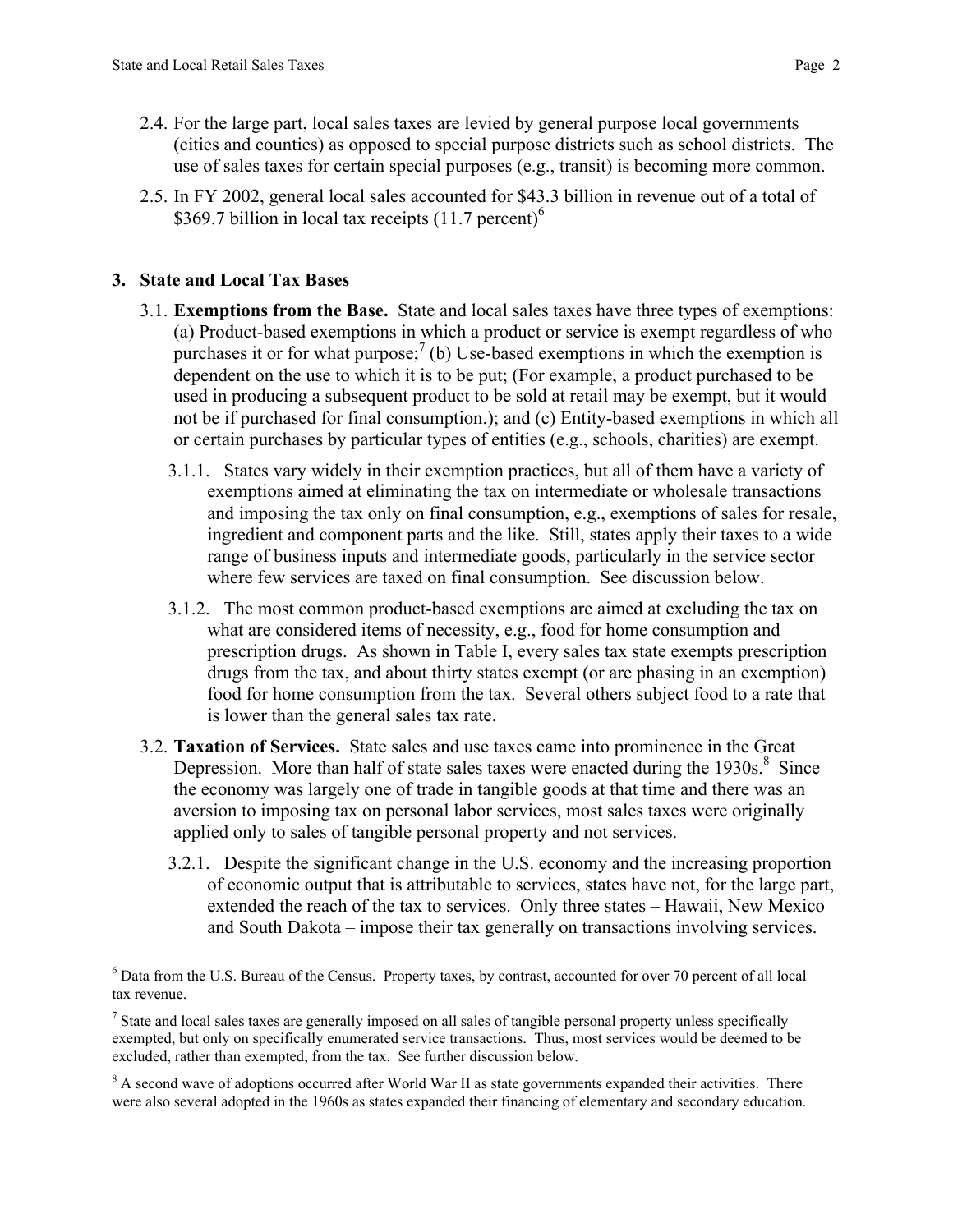- 3.2.2. Another group of about 10 states impose their tax on a fairly wide range of utility, admissions and amusement and labor repair services (when applied to tangible personal property.) These states, however, tend not to impose the tax on professional services (e.g., lawyers, accountants or medical), and they exhibit a mixed patter in terms of applying the tax to other business and personal services.
- 3.2.3. At the other end of the spectrum, there are a number of states that impose the tax on few, if any, services including utilities, admissions or labor services. In a 1996 survey, there were 16 states that taxed fewer than 30 services from a list of over 160 specific services. Fewer than one-half of the states impose the tax widely on labor and repair services.<sup>9</sup>
- 3.2.4. States have encountered a variety of political, economic and administrative obstacles when they have attempted to extend the sales tax to services. Massachusetts and Florida undertook such efforts in 1990 and 1987, respectively, and repealed the enactments within six months of the time they were passed. Among the reasons for repeal (that also influenced decisions in other states) were extreme opposition among providers of some services being subjected to tax, concern about the taxation of business inputs, and difficulties in effectively and efficiently sourcing transactions where services are provided or consumed on a multistate basis.
- 3.3. Breadth of Sales Tax Bases. States vary widely in terms of the breadth of their sales tax base. Factors contributing to differences across states include the exemption of various household goods such as food, clothing and drugs, treatment of service transactions and the treatment of various business inputs.
	- 3.3.1. One recent study found that the implicit state sales tax base (calculated from actual collections) when expressed as a percentage of state personal income ranged from 109 percent in Hawaii (that taxes services and has heavy tourist purchases) to 24.8 percent in Illinois. The median implicit tax base expressed relative to personal income was  $43.3$  percent.<sup>10</sup>
	- 3.3.2. There is a fairly strong regional pattern to the breadth of state sales tax bases (and reliance on the tax). States in the Northeast and Mid-Atlantic states rely relatively less on the tax, while those in the Plains, Mountain and Western states rely relatively more heavily on the tax. $<sup>11</sup>$ </sup>

<sup>-&</sup>lt;br>9 <sup>9</sup> All data regarding the taxation of services is taken from "Sales Taxation of Services: 1996 Update," Research Report No. 147, published by the Federation of Tax Administrators in April 1997. The survey is currently being updated to 2004 and will be available by June 2005. The details may vary, but the general conclusions remain the same as in the earlier work. The 1996 report is available at http://www.taxadmin.org/fta/pub/services/services.html.

<sup>&</sup>lt;sup>10</sup> John Mikesell, "States of Mind: State Retail Sales Tax Burdens, Reliance and Breadth in Fiscal 2003," State Tax Notes, July 12, 2004, pp. 126-131.

<sup>&</sup>lt;sup>11</sup> *Ibid.* See also, John Mikesell, "States of Mind: A Quality Index for States Sales Tax Structure – Measuring the States Against an Ideal Standard," State Tax Notes, Jan. 26, 2005, pp. 129-136.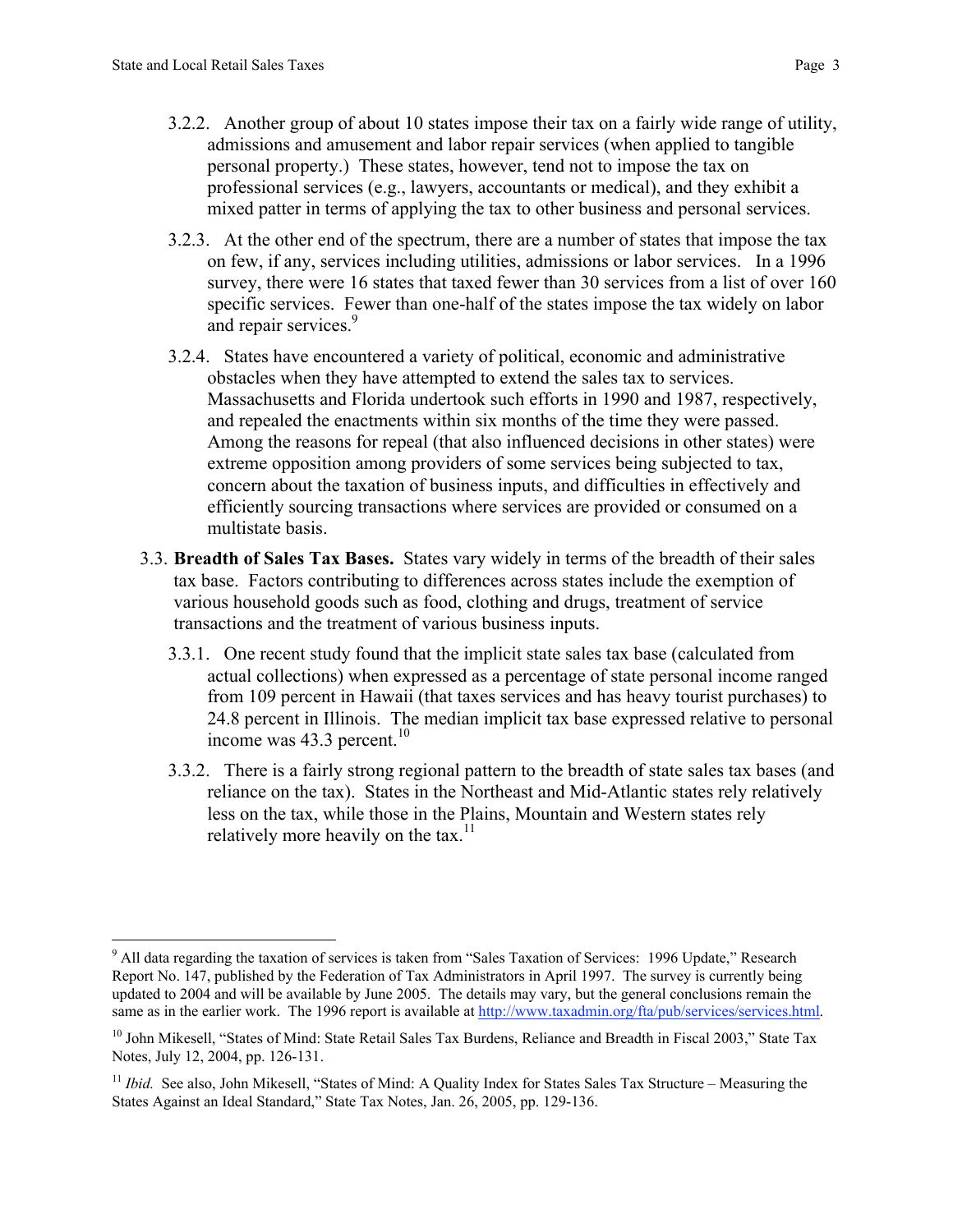#### 4. State and Local Sales Tax Rates

- 4.1. As shown in Table I, state sales tax rates range from a low of 4 percent in several states to a high of 7 percent in Mississippi, Rhode Island and Tennessee. The median rate is 5.75 percent.
- 4.2. Local sales tax rates vary rather widely among the states, but generally fall within a range of 1.0-3.0 percent. As shown in Table II, however, the maximum local rate can exceed that level significantly. The highest maximum combined state and local rate exceeds 8 percent in 16 states; it is greater than 10 percent in 5 states.
- 4.3. The weighted average current state and local sales tax rate in the U.S. is estimated at 6.5 percent.<sup>12</sup>

#### 5. Criticisms of State and Local Retail Sales Taxes

- 5.1. State and local sales taxes as they exist today are generally subjected to three criticisms on tax policy grounds when compared to the normative standard for broad-based consumption taxes. First, the ideal consumption tax would tax all (or nearly all) household consumption which current sales taxes do not. Second, the ideal consumption tax would not tax purchases by business, another area in which current sales taxes fall short. Finally, as a result of these shortcomings and for other reasons, the tax is administratively complex, particularly for a seller operating in multiple states.<sup>13</sup>
- 5.2. Household Consumption. As noted, most states do not impose the sales tax on a wide range of service transactions when purchased by households. In addition, a number of states have exempted a variety of "household necessities" from the sales tax as a means of improving the vertical equity of the tax. The consequence of this approach is to make tax rates higher than they would otherwise be and to introduce some distortions into household decisions as untaxed purchases may be preferred over taxed items. In addition, the pattern of exclusions and exemptions introduces administrative complexity for both taxpayers (sellers collecting the tax) and tax administration agencies. The exclusions and exemptions make it necessary to determine whether all or a portion of a transaction is taxable or not and to make judgments as to how tax should be applied to mixed transactions, among other matters.
- 5.3. Business Purchases. The ideal consumption tax would not impose tax on business purchases and would instead tax all final household consumption. States deviate from this norm in that they tax many business purchases when the business is the final consumer of the product or service and it is not being incorporated into another product or service that will be sold at retail or used for another exempt purpose. For example, purchases of paper, computers and desks by lawyers, accountants and other businesses

<sup>&</sup>lt;sup>12</sup> See, Donald Bruce and William F. Fox, "State and Local Sales Tax Revenue Losses from E-Commerce: Estimates as of July 2004," University of Tennessee, Center for Business and Economic Research, July 2004, p. 4.

<sup>&</sup>lt;sup>13</sup> For a more complete description, see either of the Mikesell articles cited earlier. Also, Charles McLure has written widely and well on this topic. See, for example, Charles E. McLure, Jr., "How – and How Not – to Tax Business," State Tax Notes, April 4, 2005, pp. 29-34.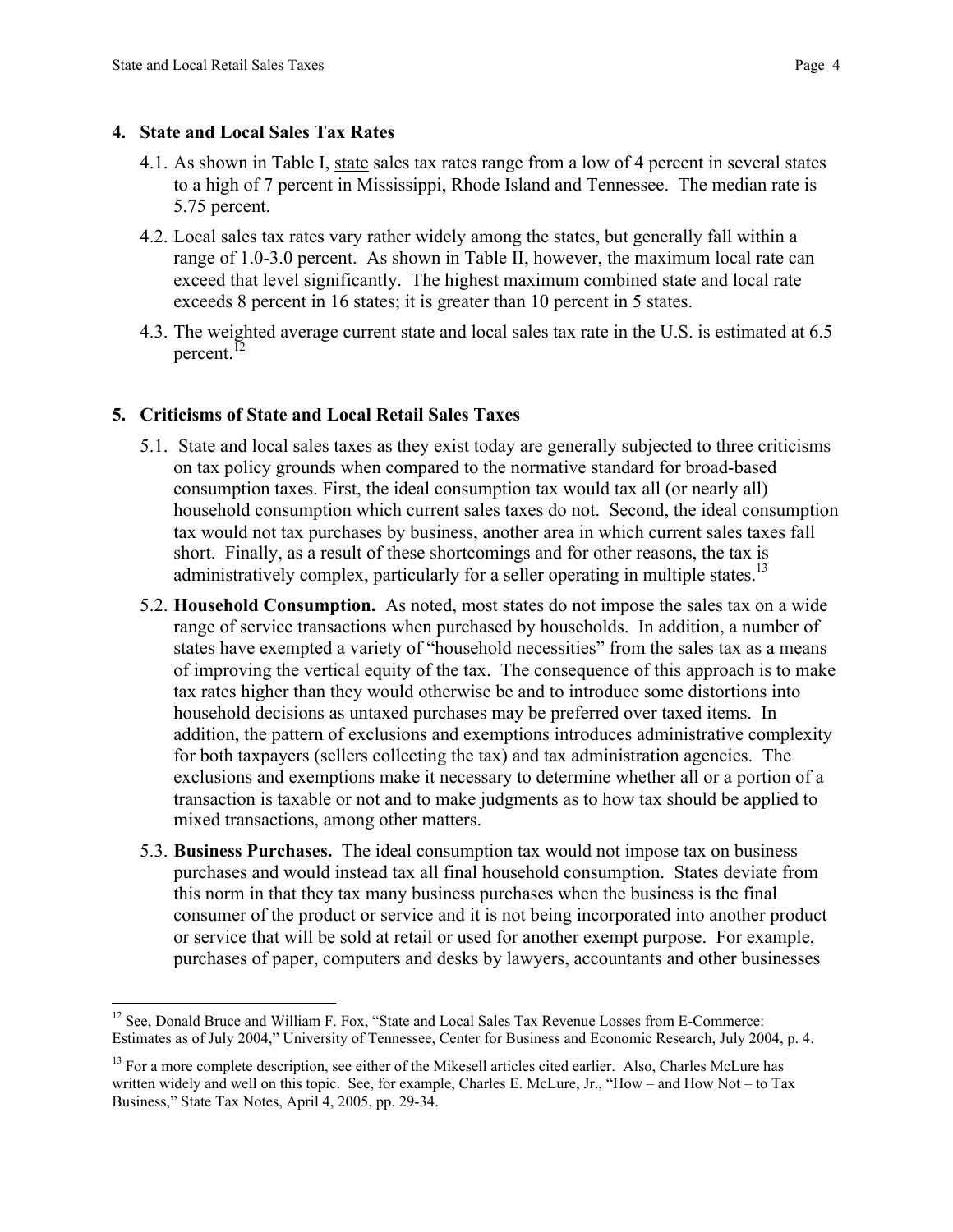would be taxable, but the flour, eggs and other ingredients used in making bread would not. The lines are not always easily drawn.

- 5.3.1. Taxation of business inputs leads to a pyramiding of the sales tax which, in turn, decreases the ability to control the actual incidence of the tax. It can also discriminate against smaller firms that cannot provide taxable services on an "in house" basis. Determining which transactions are taxable and which are not also introduces complexity for all parties.
- 5.3.2. Estimates are that taxation of business purchases accounts for about 43 percent of all state sale tax collections on average. $14$
- 5.4. Other Complexities. Beyond the administrative complexities driven by the above, much of the remaining complexity derives from the existence of multiple sales tax regimes, the large number of local taxing jurisdictions, and certain restrictions on state taxation.
	- 5.4.1. Each of the 45 states and D.C. administer its sales tax independently of other states.<sup>15</sup> Thus, a retailer is obligated to track laws, file returns and make payments to each state in which it operates. A retailer is also subject to potential audit by each state in which it does business.
	- 5.4.2. The existence of 46 sales tax regimes adds complexity for multistate sellers in that the procedures, rules, tax bases and tax rates vary from state-to-state, but the seller is liable for knowledge of the practice in all states.
	- 5.4.3. The existence of over 7,500 localities that impose tax also creates issues for sellers delivering goods into or performing taxable services in multiple local jurisdictions. A seller is responsible for determining the appropriate jurisdiction to which a sale should be sourced and for determining the appropriate tax rate in each jurisdiction.
	- 5.4.4. The U.S. Supreme Court has ruled that states may not require a seller that does not have a physical presence in a state (by virtue of its own activities or those of a representative) to collect tax on goods and services sold into a state. This adds another layer of complexity in that it becomes necessary to determine who is liable for collection in a state.
	- 5.4.5. For the past five years, states have worked with the business community through the Streamlined Sales Tax Project to develop ways that the administration of state and local sales taxes can be simplified and much of this complexity eliminated.<sup>16</sup> The project is intended to reduce complexity for sellers as well as to persuade

<sup>&</sup>lt;sup>14</sup> Robert Cline, John Mikesell etal., "Sales Taxation of Business Inputs: Existing Tax Distortions and the Consequences of Extending the Sales Tax to Business Services," Published by the Council on State Taxation, Washington, D.C., January 25, 2005.

<sup>&</sup>lt;sup>15</sup> The Multistate Tax Commission to performs joint audits as a service to a number of states. The joint audits supplement the regular state audit staff.

<sup>&</sup>lt;sup>16</sup> For a complete discussion, see Walter Hellerstein and John A. Swain, "Streamlined Sales and Use Tax," Research Institute of American, 2004.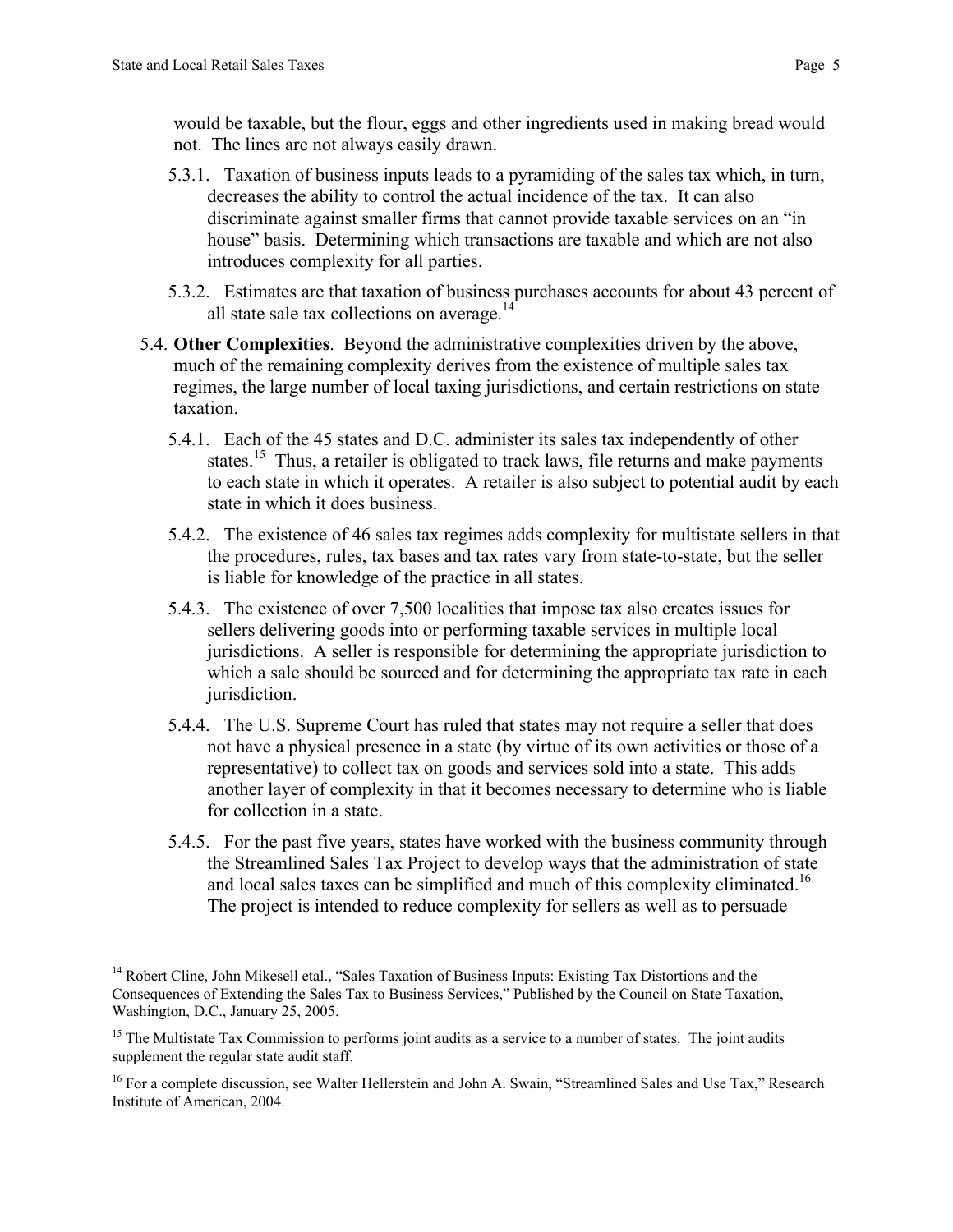Congress to authorize states to require those sellers that do not have a collection responsibility under current law to collect on goods and services sold into a state.

#### 6. Observations on a National Sales Tax

- 6.1. Some of the criticisms and complexities associated with state and local sales taxes would not be relevant to a national sales tax (e.g,, multiple regimes and conflicting rules.) In addition, others criticisms and complexities could be overcome with the proper design of a national-level consumption tax, particularly the proper designation of the tax base.
- 6.2. Still, there are certain lessons that can be drawn from the state experience. Primary among these is that each instance in which the base deviates from taxing all final consumption at a single rate will introduce complexity (for sellers and the tax agency) as well as present opportunities and incentives for noncompliance. Put simply, someone has to decide what qualifies for the preferred treatment and people will try to take advantage of the preferred treatment.
- 6.3. Issues of compliance will not be inconsequential in a national sales tax. States devote substantial audit and collection resources to state sales tax administration, and the same will be necessary at the national level. Exempting business purchases (while the right policy) will introduce substantial compliance issues as will the mere fact that there will be a large number of sellers responsible for collecting tax and remitting it to the government.
- 6.4. There are a number of areas in which the coordination of federal and state activities in the administration of a sales tax (or other consumption tax) could be explored. The degree to which they can be coordinated will likely be dependent on the degree of similarity between the federal and state consumption tax bases.<sup>17</sup>

### 7. Conclusion

- 7.1. Despite some sizeable policy flaws and substantial complexity, the retail sales tax has been a workhorse in the state and local tax system for nearly 75 years. It was the single largest source of state tax revenue in 2004 and is often seen as the most widely accepted tax by the general public.
- 7.2. The state experience could be instructive in designing a potential federal consumption tax.

<sup>&</sup>lt;sup>17</sup> The Federation, along with several other organizations, is sponsoring a forum to examine the implications of federal tax reform for state tax systems on May 18 in Washington, D.C. As part of that effort, we have commissioned several papers that will look at various federal reforms and what they might mean for states and for coordination of federal and state tax administration.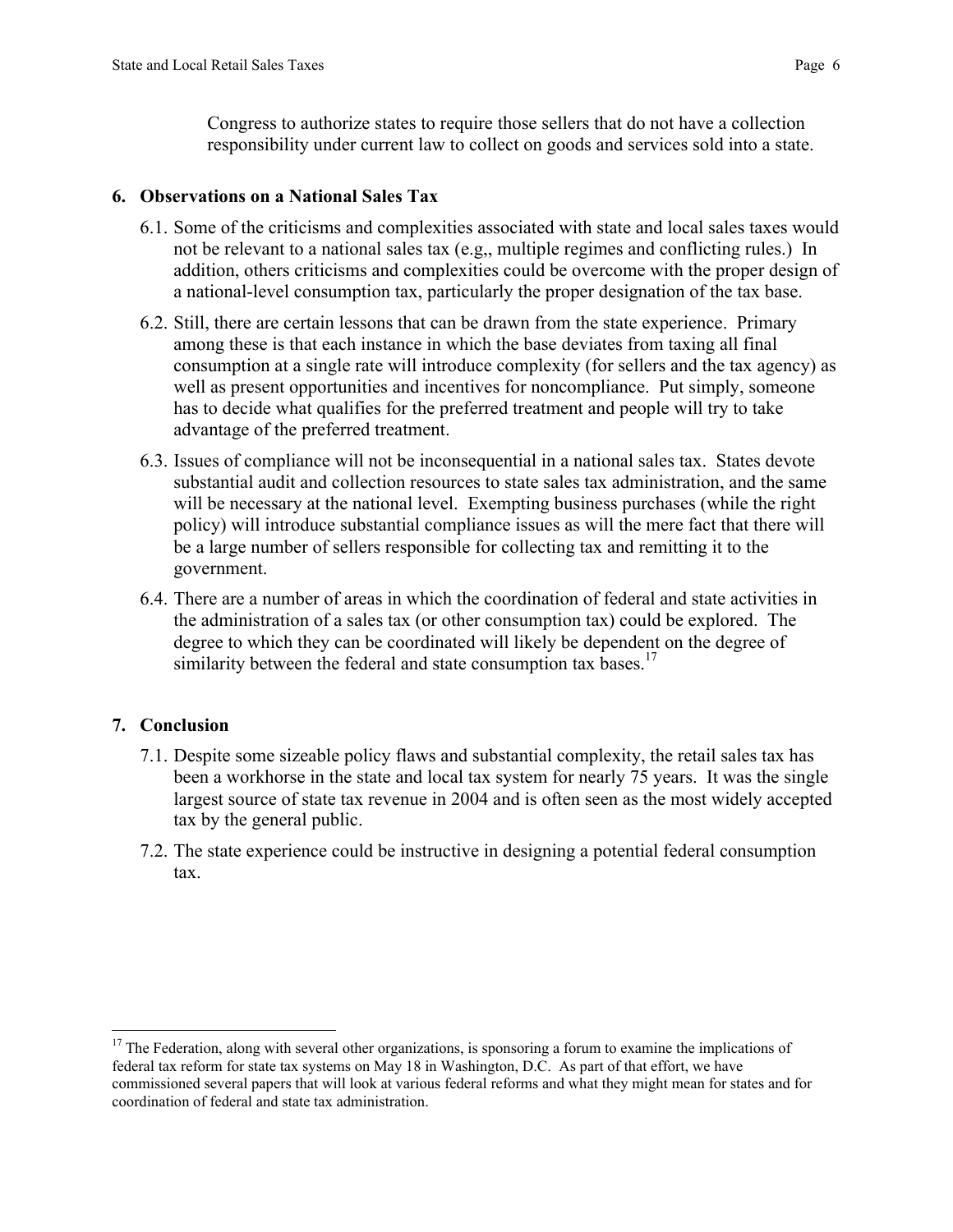(As of January 1, 2005)

|                       |                      | <b>EXEMPTIONS</b> |              |                 |
|-----------------------|----------------------|-------------------|--------------|-----------------|
|                       | <b>Tax Rate</b>      |                   | Prescription | Nonprescription |
| <b>STATE</b>          | (percentage)         | Food $(1)$        | Drugs        | Drugs           |
| <b>ALABAMA</b>        | 4                    |                   |              |                 |
| ALASKA                | none                 |                   |              |                 |
| <b>ARIZONA</b>        | 5.6                  |                   |              |                 |
| ARKANSAS              | 6                    |                   |              |                 |
|                       |                      |                   |              |                 |
| CALIFORNIA (3)        | 7.25(2)              |                   |              |                 |
| <b>COLORADO</b>       | $\overline{2.9}$     |                   |              |                 |
| CONNECTICUT           | 6                    |                   |              |                 |
| <b>DELAWARE</b>       | none                 |                   |              |                 |
| <b>FLORIDA</b>        | 6                    |                   |              |                 |
| <b>GEORGIA</b>        | 4                    |                   |              |                 |
| <b>HAWAII</b>         | 4                    |                   |              |                 |
| <b>IDAHO</b>          | 6                    |                   |              |                 |
| <b>ILLINOIS</b>       | 6.25                 | $1\%$             | $1\%$        | 1%              |
| <b>INDIANA</b>        | 6                    |                   |              |                 |
| <b>IOWA</b>           | 5                    | ×                 |              |                 |
| KANSAS (6)            | 5.3                  |                   |              |                 |
|                       |                      | $\star$           |              |                 |
| <b>KENTUCKY</b>       | 6                    |                   |              |                 |
| LOUISIANA             | 4                    | (4)               |              |                 |
| <b>MAINE</b>          | 5                    |                   |              |                 |
| <b>MARYLAND</b>       | 5                    |                   |              | $\star$         |
| <b>MASSACHUSETTS</b>  | 5                    |                   |              |                 |
| <b>MICHIGAN</b>       | 6                    |                   |              |                 |
| <b>MINNESOTA</b>      | 6.5                  |                   |              |                 |
| <b>MISSISSIPPI</b>    | 7                    |                   |              |                 |
| <b>MISSOURI</b>       | 4.225                | 1.225             |              |                 |
| <b>MONTANA</b>        | none                 |                   |              |                 |
| <b>NEBRASKA</b>       | 5.5                  |                   |              |                 |
| <b>NEVADA</b>         | 6.5                  |                   |              |                 |
| <b>NEW HAMPSHIRE</b>  | none                 |                   |              |                 |
|                       |                      |                   |              | $\star$         |
| <b>NEW JERSEY</b>     | 6                    |                   |              |                 |
| <b>NEW MEXICO</b>     | 5                    |                   |              |                 |
| <b>NEW YORK</b>       | 4.25                 |                   |              |                 |
| NORTH CAROLINA        | 4.5                  | (4)               |              |                 |
| <b>NORTH DAKOTA</b>   | 5                    |                   |              |                 |
| OHIO                  | 6                    |                   |              |                 |
| <b>OKLAHOMA</b>       | 4.5                  |                   |              |                 |
| OREGON                | none                 |                   |              |                 |
| PENNSYLVANIA          | 6                    |                   |              |                 |
| <b>RHODE ISLAND</b>   | 7                    |                   |              |                 |
| <b>SOUTH CAROLINA</b> | 5                    |                   |              |                 |
| <b>SOUTH DAKOTA</b>   | $\overline{4}$       |                   |              |                 |
| <b>TENNESSEE</b>      | $\overline{7}$       | 6%                |              |                 |
|                       |                      |                   |              |                 |
| <b>TEXAS</b>          | 6.25                 |                   |              |                 |
| UTAH                  | 4.75                 |                   |              |                 |
| <b>VERMONT</b>        | 6                    |                   |              |                 |
| <b>VIRGINIA</b>       | $\overline{5.0}$ (2) | $4.0\%$ (5)       |              |                 |
| <b>WASHINGTON</b>     | 6.5                  |                   |              |                 |
| <b>WEST VIRGINIA</b>  | 6                    |                   |              |                 |
| <b>WISCONSIN</b>      | 5                    |                   |              |                 |
| <b>WYOMING</b>        | 4                    |                   |              |                 |
|                       |                      |                   |              |                 |
| DIST. OF COLUMBIA     | 5.75                 |                   |              |                 |

 \* -- indicates exempt from tax, blank indicates subject to general sales tax rate. Source: Compiled by FTA from various sources.

(1) Some state tax food, but allow an (income) tax credit to compensate poor households. They are: ID, KS, SD, VT, and WY.

(2) Includes statewide local tax of 1.25% in California and 1.0% in Virginia .

(3) Tax rate may be adjusted annually according to a formula based on balances in the

unappropriated general fund and the school foundation fund.

(4) Food sales are subject to local sales taxes.

(5) Tax rate on food is scheduled to decrease to 3.5% on 7/1/05. Statewide local tax is included.